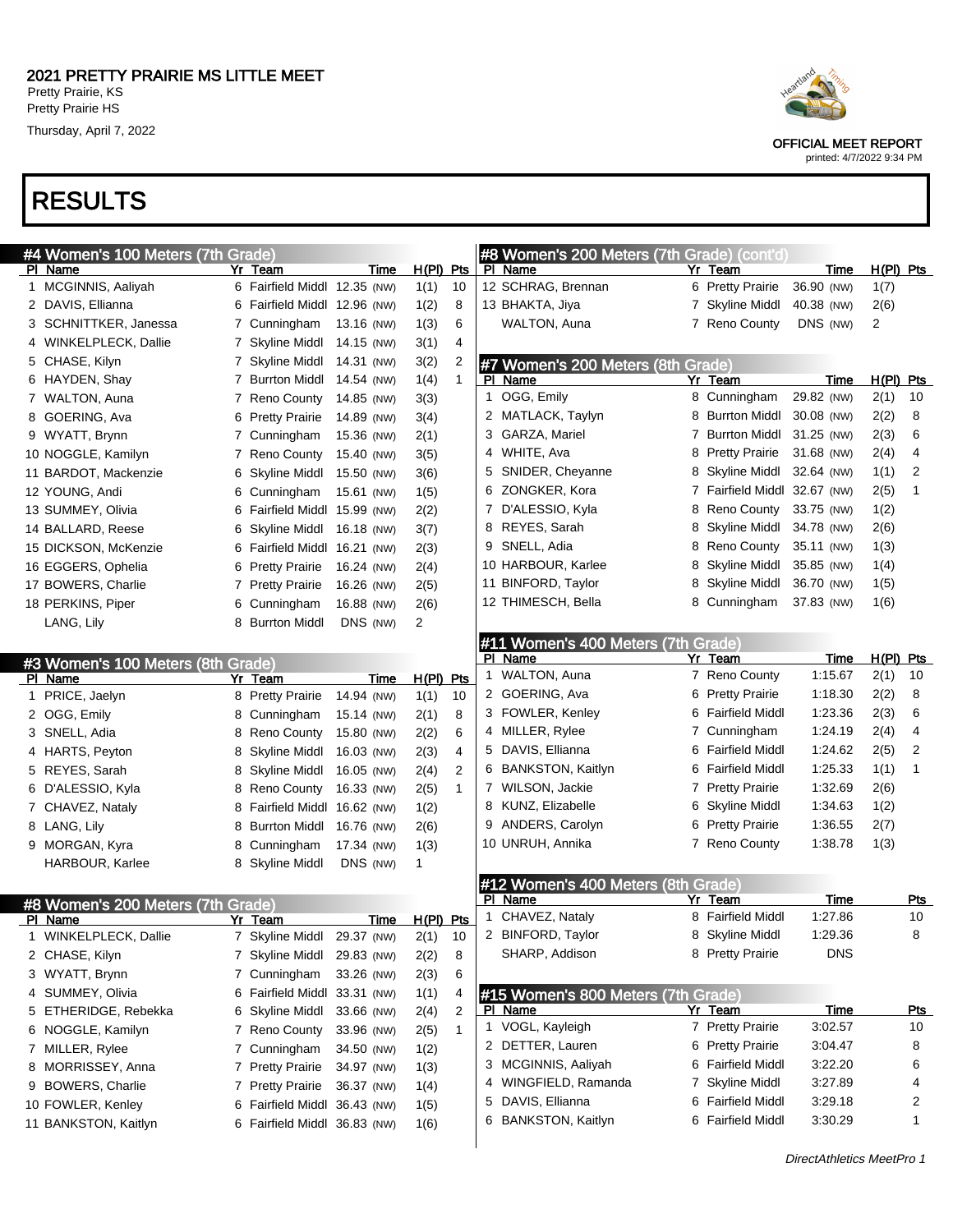

| #16 Women's 800 Meters (8th Grade)  |                                      |                     |              |              | #34 Women's 4 x 100m Relay (7th Grade) |                                               |            |
|-------------------------------------|--------------------------------------|---------------------|--------------|--------------|----------------------------------------|-----------------------------------------------|------------|
| PI Name                             | Yr Team                              | Time                | Pts I        |              | PI Team                                | Time                                          | Pts        |
| WILTSHIRE, Kate                     | 8 Skyline Middl                      | <b>DNS</b>          |              |              | 1 Skyline Middle School (B)            | 58.51                                         | 10         |
|                                     |                                      |                     |              |              | 2 Pretty Prairie Middle Schoool (A)    | 59.57                                         | 8          |
| #19 Women's 1600 Meters (7th Grade) |                                      |                     |              |              | 3 Fairfield Middle School (A)          | 1:03.39                                       | 6          |
| PI Name                             | Yr Team                              | Time                | Pts          |              | 4 Cunningham Junior High (A)           | 1:03.48                                       | 4          |
| 1 WHITE, Amity                      | 7 Pretty Prairie                     | 6:43.71             | 10           |              | 5 Pretty Prairie Middle Schoool (B)    | 1:08.30                                       |            |
| 2 YODER, Emily                      | 6 Pretty Prairie                     | 8:20.13             | 8            |              | 6 Skyline Middle School (A)            | 1:09.19                                       |            |
| 3 KUNZ, Elizabelle                  | 6 Skyline Middl                      | 8:42.36             | 6            |              | 7 Cunningham Junior High (B)           | 1:19.46                                       |            |
|                                     |                                      |                     |              |              |                                        |                                               |            |
| #20 Women's 1600 Meters (8th Grade) |                                      |                     |              |              | #35 Women's 4 x 100m Relay (8th Grade) |                                               |            |
| PI Name                             | Yr Team                              | <b>Time</b>         | Pts          |              | PI Team                                | Time                                          | <b>Pts</b> |
| 1 HARROLD, Trystan                  | 8 Skyline Middl                      | 7:52.81             | 10           | $\mathbf{1}$ | Skyline Middle School (A)              | 59.62                                         | 10         |
| WILTSHIRE, Kate                     | 8 Skyline Middl                      | <b>DNS</b>          |              |              | 2 Pretty Prairie Middle Schoool (A)    | 1:00.37                                       | 8          |
|                                     |                                      |                     |              |              | 3 Fairfield Middle School (A)          | 1:00.44                                       | 6          |
| #23 Women's 3200 Meters (7th Grade) |                                      |                     |              |              |                                        |                                               |            |
| PI Name                             | Yr Team                              | Time                | Pts          |              | #39 Women's 4 x 200m Relay (7th Grade) |                                               |            |
| 1 BASCUE, Tianna                    | 6 Pretty Prairie                     | 15:40.28            | 10           |              | PI Team                                | Time                                          | Pts        |
|                                     |                                      |                     |              |              | 1 Pretty Prairie Middle Schoool (B)    | 2:23.71                                       | 10         |
| #90 Women's 3200 Meters (8th Grade) |                                      |                     |              |              | 2 Skyline Middle School (A)            | 2:27.58                                       | 8          |
| PI Name                             | Yr Team                              | <b>Time</b>         | <u>Pts</u>   |              | 3 Pretty Prairie Middle Schoool (A)    | 2:30.01                                       |            |
| 1 HASKETT, Emmersyn                 | 8 Skyline Middl                      | 16:16.81            | 10           |              | 4 Cunningham Junior High (A)           | 2:33.16                                       | 6          |
|                                     |                                      |                     |              |              |                                        |                                               |            |
| #27 Women's 110 Meters (7th Grade)  |                                      |                     |              |              | #38 Women's 4 x 200m Relay (8th Grade) |                                               |            |
|                                     |                                      |                     | Wind: (+0.0) |              | PI Team                                | Time                                          | Pts        |
|                                     |                                      |                     |              |              |                                        |                                               |            |
| PI Name                             | Yr Team                              | Time                | Pts          |              | 1 Fairfield Middle School (A)          | 2:14.15                                       | 10         |
| 1 VOGL, Kayleigh                    | 7 Pretty Prairie                     | 16.58               | 10           |              | 2 Pretty Prairie Middle Schoool (A)    | 2:16.20                                       | 8          |
| 2 HARTLEY, Makenzie                 | 6 Cunningham                         | 17.83               | 8            |              | 3 Skyline Middle School (A)            | 2:20.46                                       | 6          |
| 3 YODER, Halli                      | 6 Pretty Prairie                     | 17.95               | 6            |              |                                        |                                               |            |
| 4 BAIR, Abi                         | 6 Skyline Middl                      | 18.25               |              |              | #43 Women's 800m SMR (7th Grade)       |                                               |            |
|                                     |                                      |                     |              |              | PI Team                                | Time                                          | Pts        |
| #26 Women's 110 Meters (8th Grade)  |                                      |                     |              |              | 1 Pretty Prairie Middle Schoool (B)    | 2:28.93                                       | 10         |
|                                     |                                      |                     | Wind: (+0.0) |              | 2 Skyline Middle School (A)            | 2:34.77                                       | 8          |
| PI Name                             | Yr Team                              | Time                | Pts          |              | 3 Cunningham Junior High (A)           | 2:37.80                                       | 6          |
| 1 CHADD, Ava                        | 8 Skyline Middl                      | 16.32               | 10           |              | Pretty Prairie Middle Schoool (A)      | <b>DNS</b>                                    |            |
| 2 HARTS, Peyton                     | 8 Skyline Middl                      | 16.81               | 8            |              |                                        |                                               |            |
| 3 HASKINS, Kyle                     | 8 Fairfield Middl                    | 17.10               |              |              | #42 Women's 800m SMR (8th Grade)       |                                               |            |
|                                     |                                      |                     |              |              | PI Team                                | Time                                          | Pts        |
| #30 Women's 300 Meters (7th Grade)  |                                      |                     |              |              | 1 Fairfield Middle School (A)          | 2:20.76                                       | 10         |
| PI Name                             | Yr Team                              | Time                | <b>Pts</b>   |              | 2 Pretty Prairie Middle Schoool (A)    | 2:21.48                                       | 8          |
| 1 WHITE, Amity                      | 7 Pretty Prairie                     | 53.76               | 10           |              | 3 Skyline Middle School (A)            | 2:36.68                                       | 6          |
| 2 BALLARD, Reese                    | 6 Skyline Middl                      | 57.05               | 8            |              |                                        |                                               |            |
| 3 SCHRAG, Brennan                   | 6 Pretty Prairie                     | 57.86               | 6            |              | #47 Women's High Jump (7th Grade)      |                                               |            |
| 4 CHANDLER, Savannah                | 6 Pretty Prairie                     | 1:04.94             | 4            |              | PI Name                                | Yr Team<br>Mark                               | <u>Pts</u> |
|                                     |                                      |                     |              |              | 1 WALTON, Auna                         | 7 Reno County 4' 2"                           | 10         |
| #31 Women's 300 Meters (8th Grade)  |                                      |                     |              |              | 2 CHANDLER, Savannah                   | 6 Pretty Prairie 3' 10"                       | 8          |
| PI Name                             | Yr Team                              | <u>Time</u>         | <u>Pts</u>   | 3            | ZIMMERMAN, Ava                         | 7 Fairfield Middl3' 0"                        | 5          |
| 1 HASKINS, Kyle<br>HARTS, Peyton    | 8 Fairfield Middl<br>8 Skyline Middl | 54.78<br><b>DNS</b> | 10           |              | 3 KUNZ, Elizabelle<br>WEIDE, Kathryn   | 6 Skyline Middl 3' 0"<br>6 Pretty Prairie DNS | 5          |



OFFICIAL MEET REPORT

printed: 4/7/2022 9:34 PM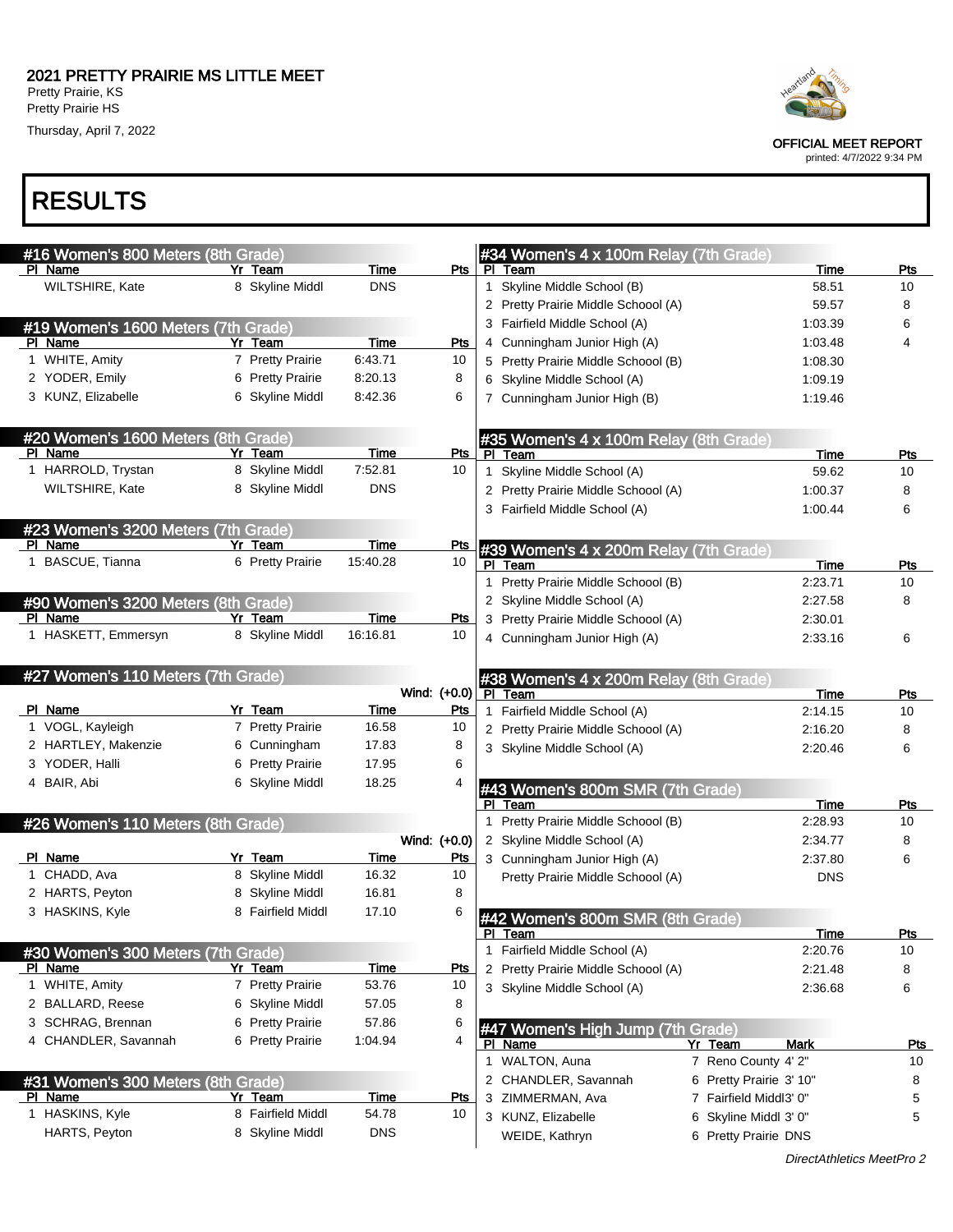# RESULTS

| #46 Women's High Jump (8th Grade)  |   |                                                         |           |    | #57 Women's Triple Jump (7th Grade)         |    |                                                            |             |                  |
|------------------------------------|---|---------------------------------------------------------|-----------|----|---------------------------------------------|----|------------------------------------------------------------|-------------|------------------|
| <u>PI Name</u>                     |   | Yr Team<br>Mark                                         | Pts       |    | PI Name                                     |    | Yr Team                                                    | Mark        | Pts              |
| 1 HARTS, Peyton                    |   | 8 Skyline Middl 4' 4"                                   | 10        |    | 1 VOGL, Kayleigh                            |    | 7 Pretty Prairie 29' 634 (NW)                              |             | 10               |
| 2 OGG, Emily                       | 8 | Cunningham 4'2"                                         | 8         |    | 2 GOERING, Ava                              |    | 6 Pretty Prairie 25' 8 $\frac{1}{2}$ (NW)                  |             | 8                |
| 3 D'ALESSIO, Kyla                  | 8 | Reno County 3'8"                                        | 6         |    | 3 MORRISSEY, Anna                           |    | 7 Pretty Prairie 25' 5" (NW)                               |             | 6                |
| 4 HARROLD, Trystan                 | 8 | Skyline Middl 3' 8"                                     | 4         |    | 4 BARDOT, Mackenzie                         | 6  | Skyline Middl 23' 0 <sup>1</sup> / <sub>2</sub> (NW)       |             | 4                |
| 5 SNIDER, Cheyanne                 | 8 | Skyline Middl 3' 8"                                     | 2         |    | 5 OLDHAM, Morgan                            |    | Cunningham 19' 6" (NW)                                     |             | 2                |
| <b>BINFORD, Taylor</b>             | 8 | Skyline Middl NH                                        |           |    | 6 BAIR, Abi                                 |    | 6 Skyline Middl 19' $0\frac{3}{4}$ (NW)                    |             | 1                |
| HAGEMAN, Grace                     |   | 8 Cunningham DNS                                        |           |    |                                             |    |                                                            |             |                  |
|                                    |   |                                                         |           |    | #58 Women's Triple Jump (8th Grade)         |    |                                                            |             |                  |
| #50 Women's Pole Vault (7th Grade) |   |                                                         |           |    | PI Name                                     |    | Yr Team                                                    | <b>Mark</b> | <b>Pts</b>       |
| PI Name                            |   | Yr Team<br>Mark                                         | Pts       |    | 1 REEVES, Lidia                             |    | 8 Pretty Prairie 24' 13/4 (NW)                             |             | 10               |
| 1 NEUFELD, Macy                    |   | 7 Cunningham 5'8"                                       | 10        |    |                                             |    |                                                            |             |                  |
| 2 WHITE, Amity                     |   | 7 Pretty Prairie 5' 4"                                  | 8         |    | #61 Women's Shot Put (7th Grade)            |    |                                                            |             |                  |
| OLDHAM, Morgan                     |   | 6 Cunningham NH                                         |           |    | PI Name                                     |    | Yr Team                                                    | <b>Mark</b> | <u>Pts</u>       |
| DETTER, Lauren                     |   | 6 Pretty Prairie DNS                                    |           | 1. | FISCHER, Kourtni                            |    | 6 Cunningham 27' 4 <sup>1</sup> / <sub>2</sub>             |             | 10               |
|                                    |   |                                                         |           |    | 2 MEAD, Whitney                             |    | 7 Cunningham 25' 73/4                                      |             | 8                |
| #53 Women's Long Jump (7th Grade)  |   |                                                         |           |    | 3 WENTE, Rylee                              |    | 6 Fairfield Middl25' $4\frac{1}{2}$                        |             | 6                |
| PI Name                            |   | <b>Mark</b><br>Yr Team                                  | Pts       |    | 4 HUFF, Nora                                |    | 7 Cunningham $24'9'4$                                      |             | 4                |
| 1 WINKELPLECK, Dallie              |   | 7 Skyline Middl 13' 9" (NW)                             | 10        |    | 5 HAYDEN, Shay                              | 7  | Burrton Middl 23' 7 <sup>1</sup> /2                        |             | 2                |
| 2 CHASE, Kilyn                     |   | 7 Skyline Middl 12' $6\frac{1}{2}$ (NW)                 | 8         |    | 6 YOUNG, Andi                               | 6  | Cunningham 21' 7 <sup>1</sup> / <sub>2</sub>               |             | 1                |
| 3 NOGGLE, Kamilyn                  |   | 7 Reno County 11' $6\frac{1}{4}$ (NW)                   | 6         |    | 7 OHLER, Liz                                | 6  | Skyline Middl 21' 7"                                       |             |                  |
| 4 DETTER, Lauren                   | 6 | Pretty Prairie 11' 1 <sup>1</sup> / <sub>2</sub> (NW)   | 4         |    | 8 BASCUE, Tianna                            | 6  | Pretty Prairie 21' 634                                     |             |                  |
| 5 PERKINS, Piper                   |   | 6 Cunningham $10'0^{3/4}$ (NW)                          | 2         |    | 9 WINGFIELD, Ramanda                        | 7  | Skyline Middl 20' 3"                                       |             |                  |
| 6 WINGFIELD, Ramanda               |   | 7 Skyline Middl 9' 9 <sup>1/4</sup> (NW)                | 1         |    | 10 ZIMMERMAN, Ava                           |    | 7 Fairfield Middl18' 9"                                    |             |                  |
| 7 HUFF, Nora                       |   | 7 Cunningham 8'3" (NW)                                  |           |    | 11 PUTNAM, Sage                             | 7  | Pretty Prairie 17' 9 <sup>1</sup> /2                       |             |                  |
| 8 HASKETT, Kennadie                | 6 | Skyline Middl 7' 10 <sup>1/4</sup> (NW)                 |           |    | 12 METZGER, Tagan                           | 6  | Fairfield Middl17' 5 <sup>1</sup> /2                       |             |                  |
| 9 WILLIS, Shantell                 | 6 | Pretty Prairie 7' 7 <sup>3/4</sup> (NW)                 |           |    | 13 FRY, Georgia                             | 6  | Fairfield Middl17' 3 <sup>1</sup> /2                       |             |                  |
| 10 UNRUH, Annika                   |   | 7 Reno County 6' 6" (NW)                                |           |    | 14 BAIR, Abi                                | 6  | Skyline Middl 16' 11"                                      |             |                  |
| WEIDE, Kathryn                     |   | 6 Pretty Prairie DNS (NW)                               |           |    | 15 STUCKY, Haley                            |    | 6 Pretty Prairie 14' $5\frac{1}{2}$                        |             |                  |
|                                    |   |                                                         |           |    |                                             |    |                                                            |             |                  |
| #54 Women's Long Jump (8th Grade)  |   | <b>Mark</b>                                             |           |    | #62 Women's Shot Put (8th Grade)<br>PI Name |    |                                                            | Mark        |                  |
| PI Name<br>1 OGG, Emily            |   | Yr Team<br>8 Cunningham 12' 6" (NW)                     | Pts<br>10 |    | 1 MORGAN, Kyra                              |    | Yr Team<br>8 Cunningham 31' 4"                             |             | <b>Pts</b><br>10 |
| 2 GARZA, Mariel                    |   | 7 Burrton Middl 12' 33/4 (NW)                           | 8         |    | 2 YOUNG, Riley                              | 8. | Skyline Middl 28' 9 $\frac{1}{2}$                          |             | 8                |
|                                    |   | 8 Skyline Middl 12' 3 <sup>1</sup> / <sub>2</sub> (NW)  | 6         |    |                                             |    |                                                            |             | 6                |
| 3 CHADD, Ava<br>4 WHITE, Ava       |   | 8 Pretty Prairie 12' 3 <sup>1/4</sup> (NW)              | 4         |    | 3 MATLACK, Taylyn<br>SNELL, Adia            |    | 8 Burrton Middl 25' $7\frac{1}{4}$<br>8 Reno County 25' 7" |             |                  |
|                                    |   |                                                         | 2         | 4  |                                             |    |                                                            |             | 4<br>2           |
| 5 HASKETT, Emmersyn                |   | Skyline Middl 11' $91$ <sub>2</sub> (NW)                |           | 5  | GARZA, Mariel                               |    | 7 Burrton Middl 25' 5"                                     |             |                  |
| 6 MATLACK, Taylyn                  |   | 8 Burrton Middl 11' 8" (NW)                             | -1        |    | 6 LANG, Lily                                |    | 8 Burrton Middl 24' $1\frac{1}{2}$                         |             | 1                |
| 7 D'ALESSIO, Kyla                  |   | 8 Reno County 11' 6" (NW)                               |           |    | 7 HARBOUR, Karlee                           |    | 8 Skyline Middl 23' 11 1/2                                 |             |                  |
| 8 BLEW, Claire                     |   | 8 Pretty Prairie 10' 6 <sup>1</sup> / <sub>2</sub> (NW) |           |    | 8 HASKINS, Kyle                             |    | 8 Fairfield Middl23' 10"                                   |             |                  |
| 9 ESPINOSA, Fatima                 |   | 8 Fairfield Middl8' 8" (NW)                             |           |    | 9 WALKER, Peyton                            |    | 8 Skyline Middl 23' 2 <sup>1</sup> /2                      |             |                  |
| 10 BINFORD, Taylor                 |   | 8 Skyline Middl 8' 4 <sup>1</sup> / <sub>2</sub> (NW)   |           |    |                                             |    |                                                            |             |                  |
| HAGEMAN, Grace                     |   | 8 Cunningham DNS (NW)                                   |           |    | #66 Women's Discus (7th Grade)              |    |                                                            |             |                  |
| <b>WILTSHIRE, Kate</b>             |   | 8 Skyline Middl DNS (NW)                                |           |    | PI Name                                     |    | Yr Team                                                    | Mark        | <u>Pts</u>       |
|                                    |   |                                                         |           |    | 1 MEAD, Whitney                             |    | 7 Cunningham 47'8"                                         |             | 10               |
|                                    |   |                                                         |           |    | 2 OHLER, Liz                                |    | 6 Skyline Middl 45' 2"                                     |             | 8                |
|                                    |   |                                                         |           |    | 3 HUFF, Nora                                |    | 7 Cunningham 44' 7"                                        |             | 6                |
|                                    |   |                                                         |           |    | 4 WENTE, Rylee                              |    | 6 Fairfield Middl43' 1"                                    |             | 4                |



OFFICIAL MEET REPORT

printed: 4/7/2022 9:34 PM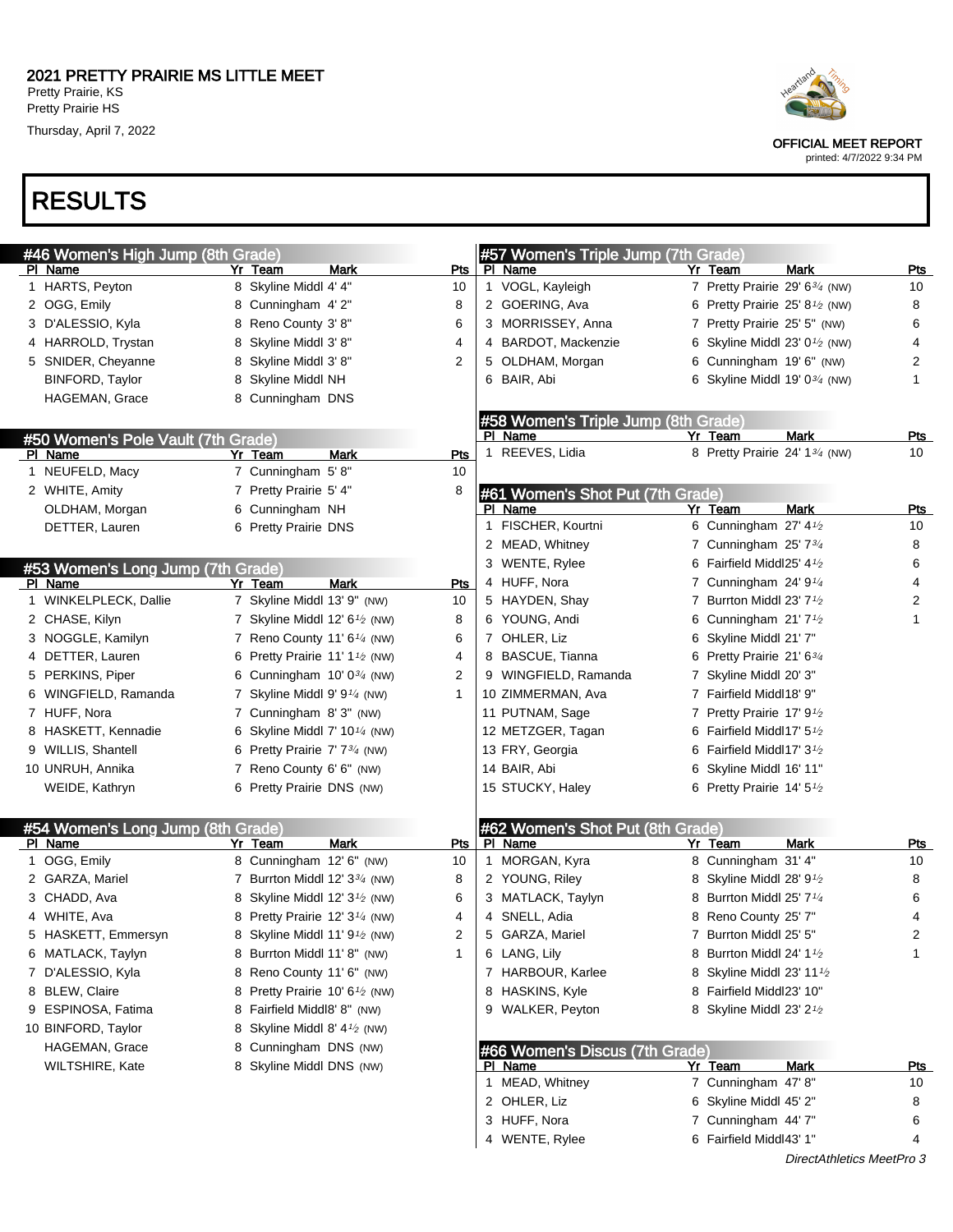## RESULTS

| #66 Women's Discus (7th Grade) (cont'd)           |                              |            |             |                         | #1 Men's 100 Meters (8th Grade) (cont'd)           |   |                       |             |             |             |
|---------------------------------------------------|------------------------------|------------|-------------|-------------------------|----------------------------------------------------|---|-----------------------|-------------|-------------|-------------|
| PI Name                                           | Yr Team                      | Mark       |             | <u>Pts</u>              | PI Name                                            |   | Yr Team               | Time        | $H(PI)$ Pts |             |
| 5 SCHNITTKER, Janessa                             | 7 Cunningham 42' 0"          |            |             | 2                       | 5 HAYES, Simeon                                    |   | 8 Reno County         | 13.77 (NW)  | 2(5)        | 2           |
| 6 HAYDEN, Shay                                    | 7 Burrton Middl 36' 61/2     |            |             | 1                       | 6 MCCULLOUGH, Ty                                   |   | 8 Pretty Prairie      | 14.34 (NW)  | 2(6)        | 1           |
| 7 ZIMMERMAN, Ava                                  | 7 Fairfield Middl33' 2"      |            |             |                         | 7 SHELTON, Trey                                    | 8 | Cunningham            | 14.60 (NW)  | 1(1)        |             |
| 8 FISCHER, Kourtni                                | 6 Cunningham 32' 6"          |            |             |                         | 8 VAUGHN, Richard                                  | 8 | Cunningham            | 14.67 (NW)  | 1(2)        |             |
| 9 HOYT, Lyndsey                                   | 7 Pretty Prairie 30' 8"      |            |             |                         | 9 SNELL, Jonathan                                  | 8 | Reno County           | 15.47 (NW)  | 1(3)        |             |
| 10 METZGER, Tagan                                 | 6 Fairfield Middl30' 0"      |            |             |                         | 10 SCHULTZ, Andrew                                 | 8 | Cunningham            | 15.94 (NW)  | 1(4)        |             |
| 11 PUTNAM, Sage                                   | 7 Pretty Prairie 29' 2"      |            |             |                         | 11 KINSLER, Logan                                  | 8 | Cunningham            | 16.44 (NW)  | 1(5)        |             |
| 12 ANDERS, Carolyn                                | 6 Pretty Prairie 28' 6"      |            |             |                         |                                                    |   |                       |             |             |             |
| 13 ESTES, Holley                                  | 6 Fairfield Middl22' 11"     |            |             |                         | #6 Men's 200 Meters (7th Grade)                    |   |                       |             |             |             |
| 14 HANSON, Maddie                                 | 6 Skyline Middl 14' 7"       |            |             |                         | PI Name                                            |   | Yr Team               | Time        | H(PI)       | <u>Pts</u>  |
|                                                   |                              |            |             |                         | 1 KERSCHEN, Stephen                                |   | 7 Cunningham          | 26.87 (NW)  | 2(1)        | 10          |
| #65 Women's Discus (8th Grade)                    |                              |            |             |                         | 2 SMITH, Bo                                        |   | 7 Reno County         | 27.82 (NW)  | 2(2)        | 8           |
| PI Name                                           | Yr Team                      | Mark       |             | Pts                     | 3 SMYTH, Weston                                    | 7 | <b>Pretty Prairie</b> | 29.86 (NW)  | 2(3)        | 6           |
| 1 MORGAN, Kyra                                    | 8 Cunningham 72' 7"          |            |             | 10                      | 4 LAUFFER, Tucker                                  | 7 | <b>Skyline Middl</b>  | 30.27 (NW)  | 2(4)        | 4           |
| 2 YOUNG, Riley                                    | 8 Skyline Middl 71' 2"       |            |             | 8                       | 5 HOPKINS, Ashton                                  | 7 | <b>Pretty Prairie</b> | 30.53 (NW)  | 1(1)        | 2           |
| 3 GARZA, Mariel                                   | 7 Burrton Middl 66' 3"       |            |             | 6                       | 6 RIGGS, Ethan                                     | 7 | <b>Skyline Middl</b>  | 30.88 (NW)  | 2(5)        | $\mathbf 1$ |
| 4 MATLACK, Taylyn                                 | 8 Burrton Middl 63' 10"      |            |             | 4                       | 7 FISCHER, Kollin                                  | 7 | Cunningham            | 31.52 (NW)  | 2(6)        |             |
| 5 LANG, Lily                                      | 8 Burrton Middl 59' 9"       |            |             | $\overline{\mathbf{c}}$ | 8 YODER, Troy                                      | 6 | <b>Pretty Prairie</b> | 31.56 (NW)  | 2(7)        |             |
| 6 SNELL, Adia                                     | 8 Reno County 57' 2"         |            |             | 1                       | 9 STERNEKER, Adam                                  | 6 | Cunningham            | 34.58 (NW)  | 1(2)        |             |
| 7 REEVES, Lidia                                   | 8 Pretty Prairie 53' 4"      |            |             |                         | 10 GONSER, Raymond                                 | 7 | <b>Skyline Middl</b>  | 37.05 (NW)  | 1(3)        |             |
| 8 HASKINS, Kyle                                   | 8 Fairfield Middl49' 9"      |            |             |                         | 11 MARQUEZ, Adiel                                  |   | Skyline Middl         | 40.05 (NW)  | 1(4)        |             |
| 9 WALKER, Peyton                                  | 8 Skyline Middl 46' 11"      |            |             |                         |                                                    |   |                       |             |             |             |
|                                                   |                              |            |             |                         | #5 Men's 200 Meters (8th Grade)                    |   |                       |             |             |             |
|                                                   |                              |            |             |                         |                                                    |   |                       |             |             |             |
|                                                   |                              |            |             |                         | PI Name                                            |   | Yr Team               | Time        | $H(PI)$ Pts |             |
| #2 Men's 100 Meters (7th Grade)<br>PI Name        | Yr Team                      | Time       | $H(PI)$ Pts |                         | 1 STUCKY, Carter                                   | 8 | <b>Pretty Prairie</b> | 26.05 (NW)  | 2(1)        | 10          |
| 1 KERSCHEN, Stephen                               | 7 Cunningham                 | 12.87 (NW) | 3(1)        | 10                      | 2 BECKER, Payton                                   | 8 | Skyline Middl         | 26.44 (NW)  | 2(2)        | 8           |
| 2 SMITH, Bo                                       | 7 Reno County                | 13.09 (NW) | 3(2)        | 8                       | 3 SNODGRASS, Brody                                 | 8 | Fairfield Middl       | 26.91 (NW)  | 2(3)        | 6           |
| 3 LILLYHORN, Amos                                 | 7 Reno County                | 13.52 (NW) | 3(3)        | 6                       | 4 BECKER, Lakin                                    | 8 | Skyline Middl         | 28.35 (NW)  | 2(4)        | 4           |
| 4 RIGGS, Ethan                                    | 7 Skyline Middl              | 13.83 (NW) | 3(4)        | 4                       | 5 HALDERSON, Dylan                                 | 8 | Cunningham            | 28.71 (NW)  | 2(5)        | 2           |
| 5 BECKER, Aiden                                   | 7 Skyline Middl              | 14.02 (NW) | 2(1)        | $\overline{c}$          | 6 STEVENSON, Preston                               | 8 | Skyline Middl         | 28.85 (NW)  | 1(1)        | 1           |
| 6 HAGEMAN, Cole                                   | 6 Cunningham                 | 14.33 (NW) | 3(5)        | $\mathbf{1}$            | 7 MARTIN, Jace                                     | 7 | <b>Burrton Middl</b>  | 28.91 (NW)  | 2(6)        |             |
| 7 GREEN, Layne                                    | 7 Cunningham                 | 14.48 (NW) | 3(6)        |                         | 8 VAUGHN, Richard                                  | 8 | Cunningham            | 29.73 (NW)  | 2(7)        |             |
| 8 YODER, Troy                                     | 6 Pretty Prairie             | 14.99 (NW) | 2(2)        |                         | 9 MCCULLOUGH, Ty                                   | 8 | <b>Pretty Prairie</b> | 29.87 (NW)  | 1(2)        |             |
| 9 LEWTON, Darren                                  | 7 Skyline Middl              | 15.07 (NW) | 2(3)        |                         | 10 SHELTON, Trey                                   | 8 | Cunningham            | 30.41 (NW)  | 1(3)        |             |
| 10 SPELLMAN, Truitt                               | 6 Reno County                | 15.21 (NW) | 3(7)        |                         |                                                    |   |                       |             |             |             |
| 11 ANDERSON, Eli                                  | 6 Pretty Prairie 16.18 (NW)  |            | 2(4)        |                         |                                                    |   |                       |             |             |             |
| 12 WILLARD, Caleb                                 | 6 Fairfield Middl 16.76 (NW) |            | 1(1)        |                         | #10 Men's 400 Meters (7th Grade)<br><u>PI Name</u> |   | Yr Team               | <u>Time</u> | $H(PI)$ Pts |             |
| 13 BOCK, Brody                                    | 6 Cunningham                 | 17.01 (NW) | 1(2)        |                         | 1 HOPKINS, Ashton                                  |   | 7 Pretty Prairie      | 1:13.23     | 2(1)        | 10          |
| 14 BAIR, Mathais                                  | 7 Skyline Middl              | 17.80 (NW) | 2(5)        |                         | 2 LILLYHORN, Amos                                  |   | 7 Reno County         | 1:13.43     | 2(2)        | 8           |
| 15 REESE, Joel                                    | 6 Pretty Prairie             | 18.32 (NW) | 1(3)        |                         | 3 HENRY, Jalen                                     |   | 6 Fairfield Middl     | 1:16.64     | 2(3)        | 6           |
|                                                   |                              |            |             |                         | 4 LEWTON, Darren                                   | 7 | <b>Skyline Middl</b>  | 1:16.69     | 2(4)        | 4           |
|                                                   |                              |            |             |                         | 5 MARTIN, Maddox                                   | 6 | <b>Burrton Middl</b>  | 1:19.61     | 2(5)        | 2           |
| #1 Men's 100 Meters (8th Grade)<br><u>PI Name</u> | Yr Team                      | Time       | H(PI) Pts   |                         | 6 FISCHER, Kollin                                  | 7 | Cunningham            | 1:20.26     | 2(6)        | 1           |
| 1 BECKER, Payton                                  | 8 Skyline Middl              | 12.25 (NW) | 2(1)        | 10                      | 7 NDAMBUKI, Nathan                                 | 6 | Cunningham            | 1:24.91     | 1(1)        |             |
| 2 STUCKY, Carter                                  | 8 Pretty Prairie             | 12.65 (NW) | 2(2)        | 8                       | 8 HERNANDEZ, Trystan                               | 6 | <b>Burrton Middl</b>  | 1:27.45     | 1(2)        |             |
| 3 EVANS, Cohen                                    | 8 Reno County                | 12.97 (NW) | 2(3)        | 6                       | 9 LOHRKE, Caleb                                    |   | 6 Cunningham          | 1:28.58     | 1(3)        |             |

DirectAthletics MeetPro 4



OFFICIAL MEET REPORT

printed: 4/7/2022 9:34 PM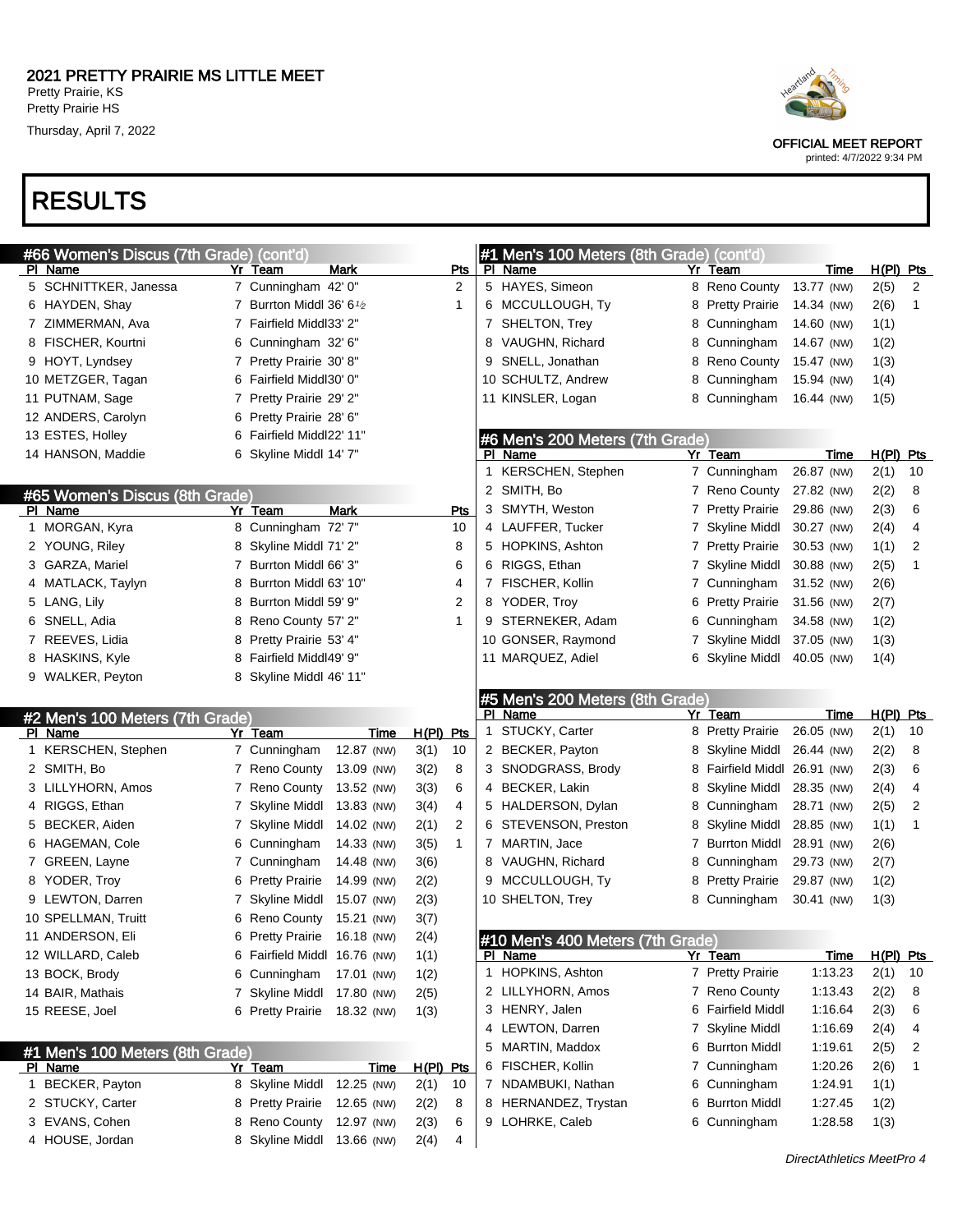Thursday, April 7, 2022

### RESULTS

|   | #9 Men's 400 Meters (8th Grade)              |                                          |                 |                | #22 Men's 3200 Meters (8th Grade)               |                   |               |                     |            |
|---|----------------------------------------------|------------------------------------------|-----------------|----------------|-------------------------------------------------|-------------------|---------------|---------------------|------------|
|   | PI Name                                      | Yr Team                                  | Time            | Pts            | PI Name                                         | Yr Team           | <b>Time</b>   |                     | <b>Pts</b> |
|   | 1 THIMESCH, Skyler                           | 8 Cunningham                             | 59.97           | 10             | 1 ATTEBERRY, Wiley                              | 8 Skyline Middl   | 13:43.43      |                     | 10         |
|   | 2 STUCKY, Carter                             | 8 Pretty Prairie                         | 1:00.31         | 8              | WALLMAN, Jacob                                  | 8 Reno County     | <b>DNS</b>    |                     |            |
|   | 3 BECKER, Payton                             | Skyline Middl<br>8                       | 1:03.68         | 6              | MCIVER, William                                 | 7 Fairfield Middl | <b>DNS</b>    |                     |            |
|   | 4 BECKER, Lakin                              | 8 Skyline Middl                          | 1:10.36         | 4              |                                                 |                   |               |                     |            |
|   |                                              |                                          |                 |                | #25 Men's 110 Meters (7th Grade)                |                   |               |                     |            |
|   | #14 Men's 800 Meters (7th Grade)             |                                          |                 |                |                                                 |                   |               | Wind: (+0.0)        |            |
|   | PI Name                                      | Yr Team                                  | Time            | <b>Pts</b>     | PI Name                                         | Yr Team           | Time          |                     | <b>Pts</b> |
|   | 1 HARDEN, Jack                               | 7 Cunningham                             | 2:42.89         | 10             | 1 HAGEMAN, Cole                                 | 6 Cunningham      | 13.91         |                     | 10         |
|   | 2 STRATFORD, Chase                           | 7 Skyline Middl                          | 2:48.14         | 8              | 2 SMITH, Jett                                   | 7 Reno County     | 14.24         |                     | 8          |
|   | 3 ROSENBAUM, Jackson                         | 7 Skyline Middl                          | 2:53.01         | 6              | 3 PERRY, Ryland                                 | 6 Fairfield Middl | 15.83         |                     | 6          |
|   | 4 JONES, Isaac                               | 8 Burrton Middl                          | 3:01.47         | 4              | 4 ROGERS, Weston                                | 6 Cunningham      | 18.24         |                     | 4          |
|   | 5 LUCAS, Aaron                               | Skyline Middl<br>7                       | 3:08.46         | $\overline{c}$ | HOLM, Benton                                    | 8 Pretty Prairie  | <b>DNS</b>    |                     |            |
|   | 6 DICK, Dawson                               | 6 Pretty Prairie                         | 3:18.35         | $\mathbf{1}$   |                                                 |                   |               |                     |            |
|   | 7 HALDERSON, Will                            | Cunningham<br>6                          | 3:20.29         |                | #24 Men's 110 Meters (8th Grade)                |                   |               |                     |            |
|   | 8 OSNER, Tyler                               | 6 Cunningham                             | 3.52.42         |                |                                                 |                   |               | Wind: (+0.0)        |            |
|   | 9 MILLER, Lucas                              | 6 Pretty Prairie                         | 3:52.85         |                | PI Name                                         | Yr Team           | Time          |                     | Pts        |
|   |                                              |                                          |                 |                | 1 HAMMOND, Carter                               | 8 Skyline Middl   | 12.81         |                     | 10         |
|   |                                              |                                          |                 |                | 2 SPELLMAN, Tucker                              | 8 Reno County     | 13.26         |                     | 8          |
|   | #13 Men's 800 Meters (8th Grade)<br>PI Name  | Yr Team                                  | Time            | <b>Pts</b>     | 3 HOUSE, Isaac                                  | 8 Skyline Middl   | 15.02         |                     | 6          |
|   | 1 FLORA, Owen                                | 8 Skyline Middl                          | 2:36.26         | 10             | FLORA, Owen                                     | 8 Skyline Middl   | <b>DNS</b>    |                     |            |
|   | 2 HEMPHILL, Owen                             | 8 Skyline Middl                          | 2:55.92         | 8              | PAYNE, Diesel                                   | 8 Fairfield Middl | <b>DNS</b>    |                     |            |
|   | 3 MOHS, Dayton                               | 8 Pretty Prairie                         | 3:00.23         | 6              |                                                 |                   |               |                     |            |
|   | 4 BISHOP, Kolton                             | 8 Skyline Middl                          | 3:17.36         | 4              |                                                 |                   |               |                     |            |
|   |                                              |                                          |                 |                | #28 Men's 300 Meters (7th Grade)<br>PI Name     | Yr Team           | <b>Time</b>   |                     | <b>Pts</b> |
|   |                                              |                                          |                 |                | 1 SMITH, Jett                                   | 7 Reno County     | 47.39         |                     | 10         |
|   | #17 Men's 1600 Meters (7th Grade)<br>PI Name | Yr Team                                  | Time            | Pts            | 2 BECKER, Aiden                                 | 7 Skyline Middl   | 47.75         |                     | 8          |
|   | 1 HARDEN, Jack                               | 7 Cunningham                             | 6:01.27         | 10             | 3 CARVER, Jackson                               | 7 Skyline Middl   | 58.05         |                     | 6          |
|   | 2 HARBAUGH, Emmett                           | 7 Pretty Prairie                         | 6:15.03         | 8              | 4 ROGERS, Weston                                | 6 Cunningham      | 1:02.52       |                     | 4          |
|   | 3 DICK, Dawson                               | 6 Pretty Prairie                         | 7:08.21         | 6              |                                                 |                   |               |                     |            |
|   | 4 HALDERSON, Will                            | 6 Cunningham                             | 7:16.01         | 4              |                                                 |                   |               |                     |            |
|   | 5 MILLER, Lucas                              | <b>Pretty Prairie</b><br>$6\phantom{.0}$ | 8:29.26         | $\overline{2}$ | #29 Men's 300 Meters (8th Grade)<br>PI Name     | Yr Team           | Time          |                     | <b>Pts</b> |
|   | KENWORTHY, Mason                             | 6 Skyline Middl                          | <b>DNS</b>      |                | 1 FLORA, Owen                                   | 8 Skyline Middl   | 43.04         |                     | 10         |
|   |                                              |                                          |                 |                | 2 SPELLMAN, Tucker                              | 8 Reno County     | 45.30         |                     | 8          |
|   |                                              |                                          |                 |                | 3 HAMMOND, Carter                               | 8 Skyline Middl   | 45.61         |                     | 6          |
|   | #18 Men's 1600 Meters (8th Grade)            |                                          |                 |                | 4 BROWN, Gage                                   | 8 Fairfield Middl | 1:00.12       |                     | 4          |
| 1 | PI Name<br>MOHS, Dayton                      | Yr Team<br>8 Pretty Prairie              | Time<br>6:27.55 | Pts<br>10      |                                                 |                   |               |                     |            |
|   | 2 BISHOP, Kolton                             | 8 Skyline Middl                          | 6:43.56         | 8              |                                                 |                   |               |                     |            |
|   |                                              |                                          |                 | 6              | #32 Men's 4 x 100m Relay (7th Grade)<br>PI Team |                   |               |                     |            |
|   | 3 WALLMAN, Jacob                             | 8 Reno County                            | 6:53.86         |                | 1 Reno County Sabres Middle School (A)          |                   | Time<br>58.72 | $H(PI)$ Pts<br>2(1) | 10         |
|   | MCIVER, William                              | 7 Fairfield Middl                        | <b>DNS</b>      |                | 2 Skyline Middle School (A)                     |                   | 58.81         |                     | 8          |
|   |                                              |                                          |                 |                | 3 Skyline Middle School (B)                     |                   |               | 2(2)                |            |
|   | #21 Men's 3200 Meters (7th Grade)            |                                          |                 |                |                                                 |                   | 1:06.94       | 2(3)                |            |
|   | PI Name                                      | Yr Team                                  | <u>Time</u>     | Pts            | 4 Cunningham Junior High (B)                    |                   | 1:10.94       | 1(1)                | 6          |
|   | 1 JONES, Isaac                               | 8 Burrton Middl                          | 12:54.65        | 10             | 5 Cunningham Junior High (A)                    |                   | 1:12.76       | 2(4)                |            |
|   | 2 KENWORTHY, Mason                           | 6 Skyline Middl                          | 16:16.80        | 8              | 6 Pretty Prairie Middle Schoool (A)             |                   | 1:14.23       | 1(2)                | 4          |
|   |                                              |                                          |                 |                | Pretty Prairie Middle Schoool (B)               |                   | DQ            | $\mathbf{1}$        |            |
|   |                                              |                                          |                 |                | Fairfield Middle School (A)                     |                   | <b>DNS</b>    | 2                   |            |
|   |                                              |                                          |                 |                | Skyline Middle School (A)                       |                   | NT            | $\overline{2}$      |            |



OFFICIAL MEET REPORT

printed: 4/7/2022 9:34 PM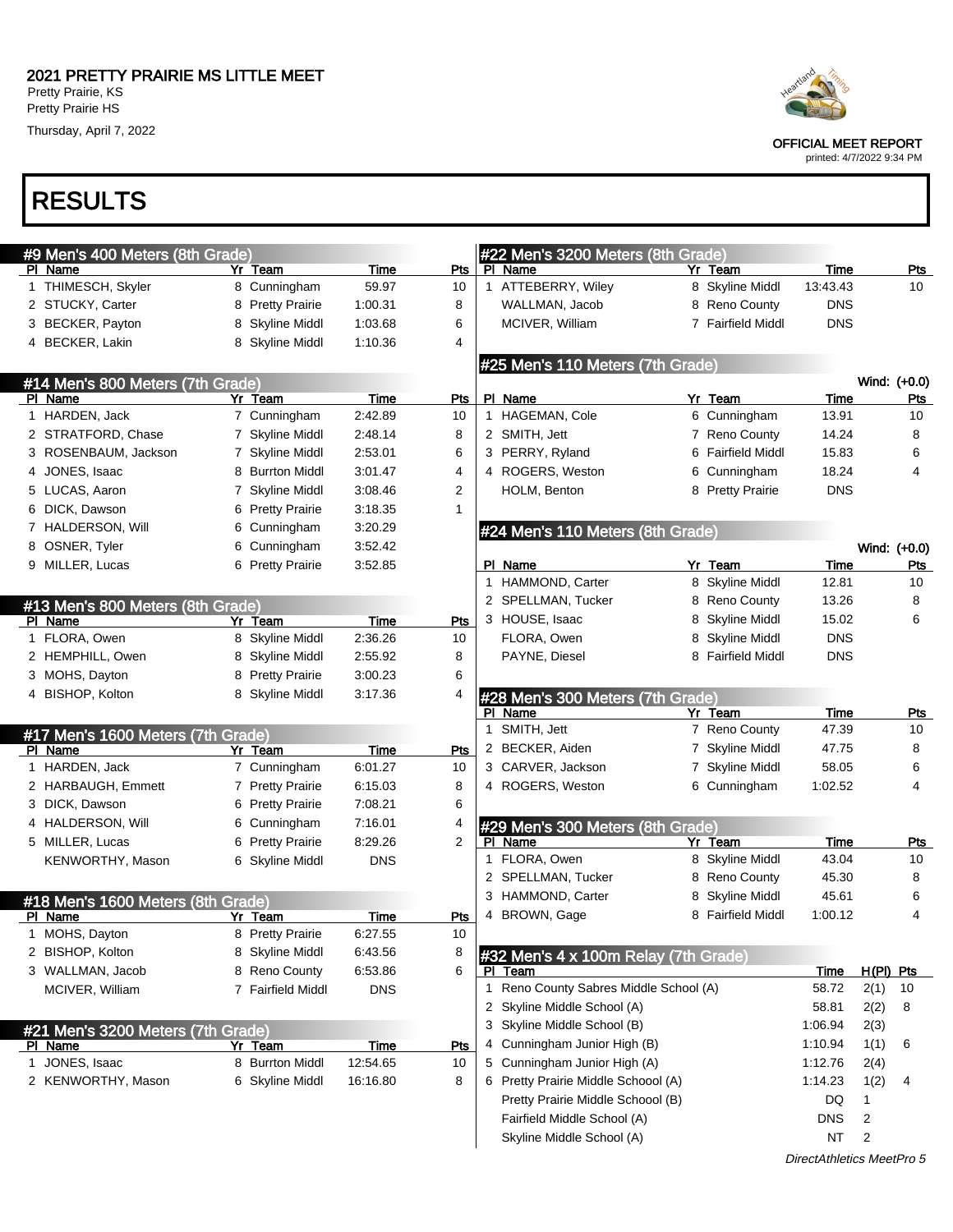



| Heartland |
|-----------|
|           |
|           |

OFFICIAL MEET REPORT

printed: 4/7/2022 9:34 PM

| 1 Skyline Middle School (A)<br>5 KINSLER, Logan<br>58.60<br>10<br>8 Cunningham 3'8"<br>2<br>2 Fairfield Middle School (A)<br>1:00.58<br>8<br>#48 Men's Pole Vault (7th Grade)<br>PI Name<br>Yr Team<br><b>Mark</b><br>Pts<br>#37 Men's 4 x 200m Relay (7th Grade)<br>1 HARDEN, Jack<br>7 Cunningham 6' 10"<br>10<br><b>Time</b><br>PI Team<br>Pts<br>1 Skyline Middle School (A)<br>2:07.97<br>2 FISCHER, Kollin<br>7 Cunningham 6' 6"<br>10<br>8<br>2 Skyline Middle School (B)<br>3 ADAMS, Hank<br>6 Cunningham 5' 4"<br>2:22.60<br>6<br>3 Cunningham Junior High (A)<br>2:23.92<br><b>HALDERSON, Will</b><br>6 Cunningham NH<br>8<br>4 Cunningham Junior High (B)<br>2:28.89<br>7 Pretty Prairie NH<br>WOODS, Braden<br>SATTERWHITE, Waylon<br>6 Pretty Prairie DNS<br>6 Pretty Prairie DNS<br>MILLER, Lucas<br>#36 Men's 4 x 200m Relay (8th Grade)<br><b>Time</b><br>PI Team<br>Pts<br>1 Skyline Middle School (A)<br>2:00.35<br>10<br>#49 Men's Pole Vault (8th Grade)<br>2 Reno County Sabres Middle School (A)<br>2:06.43<br>8<br>Yr Team<br>PI Name<br>Mark<br>Pts<br>1 THIMESCH, Skyler<br>3 Cunningham Junior High (A)<br>6<br>8 Cunningham 8' 10"<br>10<br>2:10.44<br>2 MOHS, Dayton<br>8 Pretty Prairie 7' 4"<br>8<br>#40 Men's 800m SMR (7th Grade)<br>Time<br>PI Team<br><u>Pts</u><br>#51 Men's Long Jump (7th Grade)<br>1 Cunningham Junior High (A)<br>2:06.83<br>10<br>Yr Team<br>PI Name<br><b>Mark</b><br><u>Pts</u><br>2 Pretty Prairie Middle Schoool (A)<br>1 SMITH, Jett<br>7 Reno County 14' 5" (NW)<br>10<br>2:11.83<br>8<br>3 Skyline Middle School (A)<br>2:22.30<br>6<br>2 RIGGS, Ethan<br>8<br>7 Skyline Middl 13' 10" (NW)<br><b>DNS</b><br>7 Skyline Middl 13' $5\frac{1}{2}$ (NW)<br>6<br>Cunningham Junior High (B)<br>3 LAUFFER, Tucker<br>6 Cunningham 13' 2" (NW)<br>4 KERSCHEN, Andrew<br>4<br>6 Reno County 12' 0 <sup>3/4</sup> (NW)<br>2<br>5 SPELLMAN, Truitt<br>#41 Men's 800m SMR (8th Grade)<br>Time<br>6 CARVER, Jackson<br>PI Team<br>Pts<br>7 Skyline Middl 12' $0\frac{1}{2}$ (NW)<br>1<br>1 Skyline Middle School (A)<br>2:07.41<br>10<br>7 ANDERSON, Owen<br>7 Pretty Prairie 12' 0" (NW)<br>2 Fairfield Middle School (A)<br>2:13.46<br>8<br>8 YODER, Troy<br>6 Pretty Prairie 11' 8 <sup><math>1/4</math></sup> (NW)<br>3 Cunningham Junior High (A)<br>2:14.19<br>6<br>9 HERNANDEZ, Trystan<br>6 Burrton Middl 10' $5\frac{1}{4}$ (NW)<br>10 HENRY, Jalen<br>6 Fairfield Middl10' 4" (NW)<br>11 WOODS, Braden<br>#44 Men's High Jump (7th Grade)<br>7 Pretty Prairie 10' 3 <sup>3/4</sup> (NW)<br><b>Mark</b><br>Yr Team<br>PI Name<br>Pts<br>12 GLENN, Gunner<br>6 Cunningham 8' 11 $\frac{3}{4}$ (NW)<br>7 Pretty Prairie 4' 6"<br>1 HARBAUGH, Emmett<br>10<br>13 MARTIN, Maddox<br>6 Burrton Middl 8' $91$ (NW)<br>2 STRATFORD, Chase<br>7 Skyline Middl 3' 10"<br>8<br>14 FUHR, Alex<br>7 Skyline Middl 8' 9" (NW)<br>3 LUCAS, Aaron<br>7 Skyline Middl 3' 10"<br>6<br>15 GRIDLEY, Cole<br>6 Cunningham 7' 0" (NW)<br>4 PERRY, Ryland<br>6 Fairfield Middl3' 8"<br>3<br>16 THIMESCH, Myles<br>6 Cunningham 5' $10\frac{1}{2}$ (NW)<br>4 KERSCHEN, Andrew<br>6 Cunningham 3'8"<br>3<br>6 ANDERSON, Eli<br>6 Pretty Prairie 3'6"<br>0.5<br>#52 Men's Long Jump (8th Grade)<br>0.5<br>6 LAUFFER, Tucker<br>7 Skyline Middl 3' 6"<br>PI Name<br>Yr Team<br>Mark<br><u>Pts</u><br>6 Fairfield MiddlNH<br>WILLARD, Caleb<br>1 STUCKY, Carter<br>8 Pretty Prairie 16' 1" (NW)<br>10<br>MARQUEZ, Adiel<br>6 Skyline Middl NH<br>2 SNODGRASS, Brody<br>8 Fairfield Middl15' 7 <sup>1</sup> / <sub>2</sub> (NW)<br>8<br>3 EVANS, Cohen<br>8 Reno County 14' 934 (NW)<br>6<br>4 BECKER, Payton<br>8 Skyline Middl 14' 6 <sup>1</sup> / <sub>2</sub> (NW)<br>#45 Men's High Jump (8th Grade)<br>4<br>Yr Team<br><b>Mark</b><br><u>Pts</u><br><u>PI Name</u><br>5 HOUSE, Jordan<br>8 Skyline Middl 14' 6 <sup>1/4</sup> (NW)<br>2<br>1 FLORA, Owen<br>8 Skyline Middl 5' 2"<br>10<br>6 THIMESCH, Skyler<br>8 Cunningham 14' 5 <sup>3/4</sup> (NW)<br>1<br>2 SPELLMAN, Tucker<br>8 Reno County 4' 10"<br>8<br>7 MARTIN, Jace<br>7 Burrton Middl 13' 6" (NW)<br>7 Burrton Middl 4' 6"<br>3 MARTIN, Jace<br>6<br>8 HAYES, Simeon<br>8 Reno County 12' 10" (NW)<br>4 EVANS, Cohen<br>8 Reno County 4' 2"<br>4<br>9 BRAKE-FORSHEE, Jett<br>8 Skyline Middl 12' 9" (NW) | PI Team | #33 Men's 4 x 100m Relay (8th Grade) | Time | Pts | #45 Men's High Jump (8th Grade) (cont'd)<br>PI Name | Yr Team | <b>Mark</b> | Pts |
|-----------------------------------------------------------------------------------------------------------------------------------------------------------------------------------------------------------------------------------------------------------------------------------------------------------------------------------------------------------------------------------------------------------------------------------------------------------------------------------------------------------------------------------------------------------------------------------------------------------------------------------------------------------------------------------------------------------------------------------------------------------------------------------------------------------------------------------------------------------------------------------------------------------------------------------------------------------------------------------------------------------------------------------------------------------------------------------------------------------------------------------------------------------------------------------------------------------------------------------------------------------------------------------------------------------------------------------------------------------------------------------------------------------------------------------------------------------------------------------------------------------------------------------------------------------------------------------------------------------------------------------------------------------------------------------------------------------------------------------------------------------------------------------------------------------------------------------------------------------------------------------------------------------------------------------------------------------------------------------------------------------------------------------------------------------------------------------------------------------------------------------------------------------------------------------------------------------------------------------------------------------------------------------------------------------------------------------------------------------------------------------------------------------------------------------------------------------------------------------------------------------------------------------------------------------------------------------------------------------------------------------------------------------------------------------------------------------------------------------------------------------------------------------------------------------------------------------------------------------------------------------------------------------------------------------------------------------------------------------------------------------------------------------------------------------------------------------------------------------------------------------------------------------------------------------------------------------------------------------------------------------------------------------------------------------------------------------------------------------------------------------------------------------------------------------------------------------------------------------------------------------------------------------------------------------------------------------------------------------------------------------------------------------------------------------------------------------------------------------------------------------------------------------------------------------------------------------------------------------------------------------------------------------------------------------------------------------------------------------------------------------------------------------------------------------------------------------------------------------------------------------------------------------------------------------------------------------------------------------------------------------------------------------------------------------------|---------|--------------------------------------|------|-----|-----------------------------------------------------|---------|-------------|-----|
|                                                                                                                                                                                                                                                                                                                                                                                                                                                                                                                                                                                                                                                                                                                                                                                                                                                                                                                                                                                                                                                                                                                                                                                                                                                                                                                                                                                                                                                                                                                                                                                                                                                                                                                                                                                                                                                                                                                                                                                                                                                                                                                                                                                                                                                                                                                                                                                                                                                                                                                                                                                                                                                                                                                                                                                                                                                                                                                                                                                                                                                                                                                                                                                                                                                                                                                                                                                                                                                                                                                                                                                                                                                                                                                                                                                                                                                                                                                                                                                                                                                                                                                                                                                                                                                                                                                 |         |                                      |      |     |                                                     |         |             |     |
|                                                                                                                                                                                                                                                                                                                                                                                                                                                                                                                                                                                                                                                                                                                                                                                                                                                                                                                                                                                                                                                                                                                                                                                                                                                                                                                                                                                                                                                                                                                                                                                                                                                                                                                                                                                                                                                                                                                                                                                                                                                                                                                                                                                                                                                                                                                                                                                                                                                                                                                                                                                                                                                                                                                                                                                                                                                                                                                                                                                                                                                                                                                                                                                                                                                                                                                                                                                                                                                                                                                                                                                                                                                                                                                                                                                                                                                                                                                                                                                                                                                                                                                                                                                                                                                                                                                 |         |                                      |      |     |                                                     |         |             |     |
|                                                                                                                                                                                                                                                                                                                                                                                                                                                                                                                                                                                                                                                                                                                                                                                                                                                                                                                                                                                                                                                                                                                                                                                                                                                                                                                                                                                                                                                                                                                                                                                                                                                                                                                                                                                                                                                                                                                                                                                                                                                                                                                                                                                                                                                                                                                                                                                                                                                                                                                                                                                                                                                                                                                                                                                                                                                                                                                                                                                                                                                                                                                                                                                                                                                                                                                                                                                                                                                                                                                                                                                                                                                                                                                                                                                                                                                                                                                                                                                                                                                                                                                                                                                                                                                                                                                 |         |                                      |      |     |                                                     |         |             |     |
|                                                                                                                                                                                                                                                                                                                                                                                                                                                                                                                                                                                                                                                                                                                                                                                                                                                                                                                                                                                                                                                                                                                                                                                                                                                                                                                                                                                                                                                                                                                                                                                                                                                                                                                                                                                                                                                                                                                                                                                                                                                                                                                                                                                                                                                                                                                                                                                                                                                                                                                                                                                                                                                                                                                                                                                                                                                                                                                                                                                                                                                                                                                                                                                                                                                                                                                                                                                                                                                                                                                                                                                                                                                                                                                                                                                                                                                                                                                                                                                                                                                                                                                                                                                                                                                                                                                 |         |                                      |      |     |                                                     |         |             |     |
|                                                                                                                                                                                                                                                                                                                                                                                                                                                                                                                                                                                                                                                                                                                                                                                                                                                                                                                                                                                                                                                                                                                                                                                                                                                                                                                                                                                                                                                                                                                                                                                                                                                                                                                                                                                                                                                                                                                                                                                                                                                                                                                                                                                                                                                                                                                                                                                                                                                                                                                                                                                                                                                                                                                                                                                                                                                                                                                                                                                                                                                                                                                                                                                                                                                                                                                                                                                                                                                                                                                                                                                                                                                                                                                                                                                                                                                                                                                                                                                                                                                                                                                                                                                                                                                                                                                 |         |                                      |      |     |                                                     |         |             |     |
|                                                                                                                                                                                                                                                                                                                                                                                                                                                                                                                                                                                                                                                                                                                                                                                                                                                                                                                                                                                                                                                                                                                                                                                                                                                                                                                                                                                                                                                                                                                                                                                                                                                                                                                                                                                                                                                                                                                                                                                                                                                                                                                                                                                                                                                                                                                                                                                                                                                                                                                                                                                                                                                                                                                                                                                                                                                                                                                                                                                                                                                                                                                                                                                                                                                                                                                                                                                                                                                                                                                                                                                                                                                                                                                                                                                                                                                                                                                                                                                                                                                                                                                                                                                                                                                                                                                 |         |                                      |      |     |                                                     |         |             |     |
|                                                                                                                                                                                                                                                                                                                                                                                                                                                                                                                                                                                                                                                                                                                                                                                                                                                                                                                                                                                                                                                                                                                                                                                                                                                                                                                                                                                                                                                                                                                                                                                                                                                                                                                                                                                                                                                                                                                                                                                                                                                                                                                                                                                                                                                                                                                                                                                                                                                                                                                                                                                                                                                                                                                                                                                                                                                                                                                                                                                                                                                                                                                                                                                                                                                                                                                                                                                                                                                                                                                                                                                                                                                                                                                                                                                                                                                                                                                                                                                                                                                                                                                                                                                                                                                                                                                 |         |                                      |      |     |                                                     |         |             |     |
|                                                                                                                                                                                                                                                                                                                                                                                                                                                                                                                                                                                                                                                                                                                                                                                                                                                                                                                                                                                                                                                                                                                                                                                                                                                                                                                                                                                                                                                                                                                                                                                                                                                                                                                                                                                                                                                                                                                                                                                                                                                                                                                                                                                                                                                                                                                                                                                                                                                                                                                                                                                                                                                                                                                                                                                                                                                                                                                                                                                                                                                                                                                                                                                                                                                                                                                                                                                                                                                                                                                                                                                                                                                                                                                                                                                                                                                                                                                                                                                                                                                                                                                                                                                                                                                                                                                 |         |                                      |      |     |                                                     |         |             |     |
|                                                                                                                                                                                                                                                                                                                                                                                                                                                                                                                                                                                                                                                                                                                                                                                                                                                                                                                                                                                                                                                                                                                                                                                                                                                                                                                                                                                                                                                                                                                                                                                                                                                                                                                                                                                                                                                                                                                                                                                                                                                                                                                                                                                                                                                                                                                                                                                                                                                                                                                                                                                                                                                                                                                                                                                                                                                                                                                                                                                                                                                                                                                                                                                                                                                                                                                                                                                                                                                                                                                                                                                                                                                                                                                                                                                                                                                                                                                                                                                                                                                                                                                                                                                                                                                                                                                 |         |                                      |      |     |                                                     |         |             |     |
|                                                                                                                                                                                                                                                                                                                                                                                                                                                                                                                                                                                                                                                                                                                                                                                                                                                                                                                                                                                                                                                                                                                                                                                                                                                                                                                                                                                                                                                                                                                                                                                                                                                                                                                                                                                                                                                                                                                                                                                                                                                                                                                                                                                                                                                                                                                                                                                                                                                                                                                                                                                                                                                                                                                                                                                                                                                                                                                                                                                                                                                                                                                                                                                                                                                                                                                                                                                                                                                                                                                                                                                                                                                                                                                                                                                                                                                                                                                                                                                                                                                                                                                                                                                                                                                                                                                 |         |                                      |      |     |                                                     |         |             |     |
|                                                                                                                                                                                                                                                                                                                                                                                                                                                                                                                                                                                                                                                                                                                                                                                                                                                                                                                                                                                                                                                                                                                                                                                                                                                                                                                                                                                                                                                                                                                                                                                                                                                                                                                                                                                                                                                                                                                                                                                                                                                                                                                                                                                                                                                                                                                                                                                                                                                                                                                                                                                                                                                                                                                                                                                                                                                                                                                                                                                                                                                                                                                                                                                                                                                                                                                                                                                                                                                                                                                                                                                                                                                                                                                                                                                                                                                                                                                                                                                                                                                                                                                                                                                                                                                                                                                 |         |                                      |      |     |                                                     |         |             |     |
|                                                                                                                                                                                                                                                                                                                                                                                                                                                                                                                                                                                                                                                                                                                                                                                                                                                                                                                                                                                                                                                                                                                                                                                                                                                                                                                                                                                                                                                                                                                                                                                                                                                                                                                                                                                                                                                                                                                                                                                                                                                                                                                                                                                                                                                                                                                                                                                                                                                                                                                                                                                                                                                                                                                                                                                                                                                                                                                                                                                                                                                                                                                                                                                                                                                                                                                                                                                                                                                                                                                                                                                                                                                                                                                                                                                                                                                                                                                                                                                                                                                                                                                                                                                                                                                                                                                 |         |                                      |      |     |                                                     |         |             |     |
|                                                                                                                                                                                                                                                                                                                                                                                                                                                                                                                                                                                                                                                                                                                                                                                                                                                                                                                                                                                                                                                                                                                                                                                                                                                                                                                                                                                                                                                                                                                                                                                                                                                                                                                                                                                                                                                                                                                                                                                                                                                                                                                                                                                                                                                                                                                                                                                                                                                                                                                                                                                                                                                                                                                                                                                                                                                                                                                                                                                                                                                                                                                                                                                                                                                                                                                                                                                                                                                                                                                                                                                                                                                                                                                                                                                                                                                                                                                                                                                                                                                                                                                                                                                                                                                                                                                 |         |                                      |      |     |                                                     |         |             |     |
|                                                                                                                                                                                                                                                                                                                                                                                                                                                                                                                                                                                                                                                                                                                                                                                                                                                                                                                                                                                                                                                                                                                                                                                                                                                                                                                                                                                                                                                                                                                                                                                                                                                                                                                                                                                                                                                                                                                                                                                                                                                                                                                                                                                                                                                                                                                                                                                                                                                                                                                                                                                                                                                                                                                                                                                                                                                                                                                                                                                                                                                                                                                                                                                                                                                                                                                                                                                                                                                                                                                                                                                                                                                                                                                                                                                                                                                                                                                                                                                                                                                                                                                                                                                                                                                                                                                 |         |                                      |      |     |                                                     |         |             |     |
|                                                                                                                                                                                                                                                                                                                                                                                                                                                                                                                                                                                                                                                                                                                                                                                                                                                                                                                                                                                                                                                                                                                                                                                                                                                                                                                                                                                                                                                                                                                                                                                                                                                                                                                                                                                                                                                                                                                                                                                                                                                                                                                                                                                                                                                                                                                                                                                                                                                                                                                                                                                                                                                                                                                                                                                                                                                                                                                                                                                                                                                                                                                                                                                                                                                                                                                                                                                                                                                                                                                                                                                                                                                                                                                                                                                                                                                                                                                                                                                                                                                                                                                                                                                                                                                                                                                 |         |                                      |      |     |                                                     |         |             |     |
|                                                                                                                                                                                                                                                                                                                                                                                                                                                                                                                                                                                                                                                                                                                                                                                                                                                                                                                                                                                                                                                                                                                                                                                                                                                                                                                                                                                                                                                                                                                                                                                                                                                                                                                                                                                                                                                                                                                                                                                                                                                                                                                                                                                                                                                                                                                                                                                                                                                                                                                                                                                                                                                                                                                                                                                                                                                                                                                                                                                                                                                                                                                                                                                                                                                                                                                                                                                                                                                                                                                                                                                                                                                                                                                                                                                                                                                                                                                                                                                                                                                                                                                                                                                                                                                                                                                 |         |                                      |      |     |                                                     |         |             |     |
|                                                                                                                                                                                                                                                                                                                                                                                                                                                                                                                                                                                                                                                                                                                                                                                                                                                                                                                                                                                                                                                                                                                                                                                                                                                                                                                                                                                                                                                                                                                                                                                                                                                                                                                                                                                                                                                                                                                                                                                                                                                                                                                                                                                                                                                                                                                                                                                                                                                                                                                                                                                                                                                                                                                                                                                                                                                                                                                                                                                                                                                                                                                                                                                                                                                                                                                                                                                                                                                                                                                                                                                                                                                                                                                                                                                                                                                                                                                                                                                                                                                                                                                                                                                                                                                                                                                 |         |                                      |      |     |                                                     |         |             |     |
|                                                                                                                                                                                                                                                                                                                                                                                                                                                                                                                                                                                                                                                                                                                                                                                                                                                                                                                                                                                                                                                                                                                                                                                                                                                                                                                                                                                                                                                                                                                                                                                                                                                                                                                                                                                                                                                                                                                                                                                                                                                                                                                                                                                                                                                                                                                                                                                                                                                                                                                                                                                                                                                                                                                                                                                                                                                                                                                                                                                                                                                                                                                                                                                                                                                                                                                                                                                                                                                                                                                                                                                                                                                                                                                                                                                                                                                                                                                                                                                                                                                                                                                                                                                                                                                                                                                 |         |                                      |      |     |                                                     |         |             |     |
|                                                                                                                                                                                                                                                                                                                                                                                                                                                                                                                                                                                                                                                                                                                                                                                                                                                                                                                                                                                                                                                                                                                                                                                                                                                                                                                                                                                                                                                                                                                                                                                                                                                                                                                                                                                                                                                                                                                                                                                                                                                                                                                                                                                                                                                                                                                                                                                                                                                                                                                                                                                                                                                                                                                                                                                                                                                                                                                                                                                                                                                                                                                                                                                                                                                                                                                                                                                                                                                                                                                                                                                                                                                                                                                                                                                                                                                                                                                                                                                                                                                                                                                                                                                                                                                                                                                 |         |                                      |      |     |                                                     |         |             |     |
|                                                                                                                                                                                                                                                                                                                                                                                                                                                                                                                                                                                                                                                                                                                                                                                                                                                                                                                                                                                                                                                                                                                                                                                                                                                                                                                                                                                                                                                                                                                                                                                                                                                                                                                                                                                                                                                                                                                                                                                                                                                                                                                                                                                                                                                                                                                                                                                                                                                                                                                                                                                                                                                                                                                                                                                                                                                                                                                                                                                                                                                                                                                                                                                                                                                                                                                                                                                                                                                                                                                                                                                                                                                                                                                                                                                                                                                                                                                                                                                                                                                                                                                                                                                                                                                                                                                 |         |                                      |      |     |                                                     |         |             |     |
|                                                                                                                                                                                                                                                                                                                                                                                                                                                                                                                                                                                                                                                                                                                                                                                                                                                                                                                                                                                                                                                                                                                                                                                                                                                                                                                                                                                                                                                                                                                                                                                                                                                                                                                                                                                                                                                                                                                                                                                                                                                                                                                                                                                                                                                                                                                                                                                                                                                                                                                                                                                                                                                                                                                                                                                                                                                                                                                                                                                                                                                                                                                                                                                                                                                                                                                                                                                                                                                                                                                                                                                                                                                                                                                                                                                                                                                                                                                                                                                                                                                                                                                                                                                                                                                                                                                 |         |                                      |      |     |                                                     |         |             |     |
|                                                                                                                                                                                                                                                                                                                                                                                                                                                                                                                                                                                                                                                                                                                                                                                                                                                                                                                                                                                                                                                                                                                                                                                                                                                                                                                                                                                                                                                                                                                                                                                                                                                                                                                                                                                                                                                                                                                                                                                                                                                                                                                                                                                                                                                                                                                                                                                                                                                                                                                                                                                                                                                                                                                                                                                                                                                                                                                                                                                                                                                                                                                                                                                                                                                                                                                                                                                                                                                                                                                                                                                                                                                                                                                                                                                                                                                                                                                                                                                                                                                                                                                                                                                                                                                                                                                 |         |                                      |      |     |                                                     |         |             |     |
|                                                                                                                                                                                                                                                                                                                                                                                                                                                                                                                                                                                                                                                                                                                                                                                                                                                                                                                                                                                                                                                                                                                                                                                                                                                                                                                                                                                                                                                                                                                                                                                                                                                                                                                                                                                                                                                                                                                                                                                                                                                                                                                                                                                                                                                                                                                                                                                                                                                                                                                                                                                                                                                                                                                                                                                                                                                                                                                                                                                                                                                                                                                                                                                                                                                                                                                                                                                                                                                                                                                                                                                                                                                                                                                                                                                                                                                                                                                                                                                                                                                                                                                                                                                                                                                                                                                 |         |                                      |      |     |                                                     |         |             |     |
|                                                                                                                                                                                                                                                                                                                                                                                                                                                                                                                                                                                                                                                                                                                                                                                                                                                                                                                                                                                                                                                                                                                                                                                                                                                                                                                                                                                                                                                                                                                                                                                                                                                                                                                                                                                                                                                                                                                                                                                                                                                                                                                                                                                                                                                                                                                                                                                                                                                                                                                                                                                                                                                                                                                                                                                                                                                                                                                                                                                                                                                                                                                                                                                                                                                                                                                                                                                                                                                                                                                                                                                                                                                                                                                                                                                                                                                                                                                                                                                                                                                                                                                                                                                                                                                                                                                 |         |                                      |      |     |                                                     |         |             |     |
|                                                                                                                                                                                                                                                                                                                                                                                                                                                                                                                                                                                                                                                                                                                                                                                                                                                                                                                                                                                                                                                                                                                                                                                                                                                                                                                                                                                                                                                                                                                                                                                                                                                                                                                                                                                                                                                                                                                                                                                                                                                                                                                                                                                                                                                                                                                                                                                                                                                                                                                                                                                                                                                                                                                                                                                                                                                                                                                                                                                                                                                                                                                                                                                                                                                                                                                                                                                                                                                                                                                                                                                                                                                                                                                                                                                                                                                                                                                                                                                                                                                                                                                                                                                                                                                                                                                 |         |                                      |      |     |                                                     |         |             |     |
|                                                                                                                                                                                                                                                                                                                                                                                                                                                                                                                                                                                                                                                                                                                                                                                                                                                                                                                                                                                                                                                                                                                                                                                                                                                                                                                                                                                                                                                                                                                                                                                                                                                                                                                                                                                                                                                                                                                                                                                                                                                                                                                                                                                                                                                                                                                                                                                                                                                                                                                                                                                                                                                                                                                                                                                                                                                                                                                                                                                                                                                                                                                                                                                                                                                                                                                                                                                                                                                                                                                                                                                                                                                                                                                                                                                                                                                                                                                                                                                                                                                                                                                                                                                                                                                                                                                 |         |                                      |      |     |                                                     |         |             |     |
|                                                                                                                                                                                                                                                                                                                                                                                                                                                                                                                                                                                                                                                                                                                                                                                                                                                                                                                                                                                                                                                                                                                                                                                                                                                                                                                                                                                                                                                                                                                                                                                                                                                                                                                                                                                                                                                                                                                                                                                                                                                                                                                                                                                                                                                                                                                                                                                                                                                                                                                                                                                                                                                                                                                                                                                                                                                                                                                                                                                                                                                                                                                                                                                                                                                                                                                                                                                                                                                                                                                                                                                                                                                                                                                                                                                                                                                                                                                                                                                                                                                                                                                                                                                                                                                                                                                 |         |                                      |      |     |                                                     |         |             |     |
|                                                                                                                                                                                                                                                                                                                                                                                                                                                                                                                                                                                                                                                                                                                                                                                                                                                                                                                                                                                                                                                                                                                                                                                                                                                                                                                                                                                                                                                                                                                                                                                                                                                                                                                                                                                                                                                                                                                                                                                                                                                                                                                                                                                                                                                                                                                                                                                                                                                                                                                                                                                                                                                                                                                                                                                                                                                                                                                                                                                                                                                                                                                                                                                                                                                                                                                                                                                                                                                                                                                                                                                                                                                                                                                                                                                                                                                                                                                                                                                                                                                                                                                                                                                                                                                                                                                 |         |                                      |      |     |                                                     |         |             |     |
|                                                                                                                                                                                                                                                                                                                                                                                                                                                                                                                                                                                                                                                                                                                                                                                                                                                                                                                                                                                                                                                                                                                                                                                                                                                                                                                                                                                                                                                                                                                                                                                                                                                                                                                                                                                                                                                                                                                                                                                                                                                                                                                                                                                                                                                                                                                                                                                                                                                                                                                                                                                                                                                                                                                                                                                                                                                                                                                                                                                                                                                                                                                                                                                                                                                                                                                                                                                                                                                                                                                                                                                                                                                                                                                                                                                                                                                                                                                                                                                                                                                                                                                                                                                                                                                                                                                 |         |                                      |      |     |                                                     |         |             |     |
|                                                                                                                                                                                                                                                                                                                                                                                                                                                                                                                                                                                                                                                                                                                                                                                                                                                                                                                                                                                                                                                                                                                                                                                                                                                                                                                                                                                                                                                                                                                                                                                                                                                                                                                                                                                                                                                                                                                                                                                                                                                                                                                                                                                                                                                                                                                                                                                                                                                                                                                                                                                                                                                                                                                                                                                                                                                                                                                                                                                                                                                                                                                                                                                                                                                                                                                                                                                                                                                                                                                                                                                                                                                                                                                                                                                                                                                                                                                                                                                                                                                                                                                                                                                                                                                                                                                 |         |                                      |      |     |                                                     |         |             |     |
|                                                                                                                                                                                                                                                                                                                                                                                                                                                                                                                                                                                                                                                                                                                                                                                                                                                                                                                                                                                                                                                                                                                                                                                                                                                                                                                                                                                                                                                                                                                                                                                                                                                                                                                                                                                                                                                                                                                                                                                                                                                                                                                                                                                                                                                                                                                                                                                                                                                                                                                                                                                                                                                                                                                                                                                                                                                                                                                                                                                                                                                                                                                                                                                                                                                                                                                                                                                                                                                                                                                                                                                                                                                                                                                                                                                                                                                                                                                                                                                                                                                                                                                                                                                                                                                                                                                 |         |                                      |      |     |                                                     |         |             |     |
|                                                                                                                                                                                                                                                                                                                                                                                                                                                                                                                                                                                                                                                                                                                                                                                                                                                                                                                                                                                                                                                                                                                                                                                                                                                                                                                                                                                                                                                                                                                                                                                                                                                                                                                                                                                                                                                                                                                                                                                                                                                                                                                                                                                                                                                                                                                                                                                                                                                                                                                                                                                                                                                                                                                                                                                                                                                                                                                                                                                                                                                                                                                                                                                                                                                                                                                                                                                                                                                                                                                                                                                                                                                                                                                                                                                                                                                                                                                                                                                                                                                                                                                                                                                                                                                                                                                 |         |                                      |      |     |                                                     |         |             |     |
|                                                                                                                                                                                                                                                                                                                                                                                                                                                                                                                                                                                                                                                                                                                                                                                                                                                                                                                                                                                                                                                                                                                                                                                                                                                                                                                                                                                                                                                                                                                                                                                                                                                                                                                                                                                                                                                                                                                                                                                                                                                                                                                                                                                                                                                                                                                                                                                                                                                                                                                                                                                                                                                                                                                                                                                                                                                                                                                                                                                                                                                                                                                                                                                                                                                                                                                                                                                                                                                                                                                                                                                                                                                                                                                                                                                                                                                                                                                                                                                                                                                                                                                                                                                                                                                                                                                 |         |                                      |      |     |                                                     |         |             |     |
|                                                                                                                                                                                                                                                                                                                                                                                                                                                                                                                                                                                                                                                                                                                                                                                                                                                                                                                                                                                                                                                                                                                                                                                                                                                                                                                                                                                                                                                                                                                                                                                                                                                                                                                                                                                                                                                                                                                                                                                                                                                                                                                                                                                                                                                                                                                                                                                                                                                                                                                                                                                                                                                                                                                                                                                                                                                                                                                                                                                                                                                                                                                                                                                                                                                                                                                                                                                                                                                                                                                                                                                                                                                                                                                                                                                                                                                                                                                                                                                                                                                                                                                                                                                                                                                                                                                 |         |                                      |      |     |                                                     |         |             |     |
|                                                                                                                                                                                                                                                                                                                                                                                                                                                                                                                                                                                                                                                                                                                                                                                                                                                                                                                                                                                                                                                                                                                                                                                                                                                                                                                                                                                                                                                                                                                                                                                                                                                                                                                                                                                                                                                                                                                                                                                                                                                                                                                                                                                                                                                                                                                                                                                                                                                                                                                                                                                                                                                                                                                                                                                                                                                                                                                                                                                                                                                                                                                                                                                                                                                                                                                                                                                                                                                                                                                                                                                                                                                                                                                                                                                                                                                                                                                                                                                                                                                                                                                                                                                                                                                                                                                 |         |                                      |      |     |                                                     |         |             |     |
|                                                                                                                                                                                                                                                                                                                                                                                                                                                                                                                                                                                                                                                                                                                                                                                                                                                                                                                                                                                                                                                                                                                                                                                                                                                                                                                                                                                                                                                                                                                                                                                                                                                                                                                                                                                                                                                                                                                                                                                                                                                                                                                                                                                                                                                                                                                                                                                                                                                                                                                                                                                                                                                                                                                                                                                                                                                                                                                                                                                                                                                                                                                                                                                                                                                                                                                                                                                                                                                                                                                                                                                                                                                                                                                                                                                                                                                                                                                                                                                                                                                                                                                                                                                                                                                                                                                 |         |                                      |      |     |                                                     |         |             |     |
|                                                                                                                                                                                                                                                                                                                                                                                                                                                                                                                                                                                                                                                                                                                                                                                                                                                                                                                                                                                                                                                                                                                                                                                                                                                                                                                                                                                                                                                                                                                                                                                                                                                                                                                                                                                                                                                                                                                                                                                                                                                                                                                                                                                                                                                                                                                                                                                                                                                                                                                                                                                                                                                                                                                                                                                                                                                                                                                                                                                                                                                                                                                                                                                                                                                                                                                                                                                                                                                                                                                                                                                                                                                                                                                                                                                                                                                                                                                                                                                                                                                                                                                                                                                                                                                                                                                 |         |                                      |      |     |                                                     |         |             |     |
|                                                                                                                                                                                                                                                                                                                                                                                                                                                                                                                                                                                                                                                                                                                                                                                                                                                                                                                                                                                                                                                                                                                                                                                                                                                                                                                                                                                                                                                                                                                                                                                                                                                                                                                                                                                                                                                                                                                                                                                                                                                                                                                                                                                                                                                                                                                                                                                                                                                                                                                                                                                                                                                                                                                                                                                                                                                                                                                                                                                                                                                                                                                                                                                                                                                                                                                                                                                                                                                                                                                                                                                                                                                                                                                                                                                                                                                                                                                                                                                                                                                                                                                                                                                                                                                                                                                 |         |                                      |      |     |                                                     |         |             |     |
|                                                                                                                                                                                                                                                                                                                                                                                                                                                                                                                                                                                                                                                                                                                                                                                                                                                                                                                                                                                                                                                                                                                                                                                                                                                                                                                                                                                                                                                                                                                                                                                                                                                                                                                                                                                                                                                                                                                                                                                                                                                                                                                                                                                                                                                                                                                                                                                                                                                                                                                                                                                                                                                                                                                                                                                                                                                                                                                                                                                                                                                                                                                                                                                                                                                                                                                                                                                                                                                                                                                                                                                                                                                                                                                                                                                                                                                                                                                                                                                                                                                                                                                                                                                                                                                                                                                 |         |                                      |      |     |                                                     |         |             |     |
|                                                                                                                                                                                                                                                                                                                                                                                                                                                                                                                                                                                                                                                                                                                                                                                                                                                                                                                                                                                                                                                                                                                                                                                                                                                                                                                                                                                                                                                                                                                                                                                                                                                                                                                                                                                                                                                                                                                                                                                                                                                                                                                                                                                                                                                                                                                                                                                                                                                                                                                                                                                                                                                                                                                                                                                                                                                                                                                                                                                                                                                                                                                                                                                                                                                                                                                                                                                                                                                                                                                                                                                                                                                                                                                                                                                                                                                                                                                                                                                                                                                                                                                                                                                                                                                                                                                 |         |                                      |      |     |                                                     |         |             |     |
|                                                                                                                                                                                                                                                                                                                                                                                                                                                                                                                                                                                                                                                                                                                                                                                                                                                                                                                                                                                                                                                                                                                                                                                                                                                                                                                                                                                                                                                                                                                                                                                                                                                                                                                                                                                                                                                                                                                                                                                                                                                                                                                                                                                                                                                                                                                                                                                                                                                                                                                                                                                                                                                                                                                                                                                                                                                                                                                                                                                                                                                                                                                                                                                                                                                                                                                                                                                                                                                                                                                                                                                                                                                                                                                                                                                                                                                                                                                                                                                                                                                                                                                                                                                                                                                                                                                 |         |                                      |      |     |                                                     |         |             |     |
|                                                                                                                                                                                                                                                                                                                                                                                                                                                                                                                                                                                                                                                                                                                                                                                                                                                                                                                                                                                                                                                                                                                                                                                                                                                                                                                                                                                                                                                                                                                                                                                                                                                                                                                                                                                                                                                                                                                                                                                                                                                                                                                                                                                                                                                                                                                                                                                                                                                                                                                                                                                                                                                                                                                                                                                                                                                                                                                                                                                                                                                                                                                                                                                                                                                                                                                                                                                                                                                                                                                                                                                                                                                                                                                                                                                                                                                                                                                                                                                                                                                                                                                                                                                                                                                                                                                 |         |                                      |      |     |                                                     |         |             |     |
|                                                                                                                                                                                                                                                                                                                                                                                                                                                                                                                                                                                                                                                                                                                                                                                                                                                                                                                                                                                                                                                                                                                                                                                                                                                                                                                                                                                                                                                                                                                                                                                                                                                                                                                                                                                                                                                                                                                                                                                                                                                                                                                                                                                                                                                                                                                                                                                                                                                                                                                                                                                                                                                                                                                                                                                                                                                                                                                                                                                                                                                                                                                                                                                                                                                                                                                                                                                                                                                                                                                                                                                                                                                                                                                                                                                                                                                                                                                                                                                                                                                                                                                                                                                                                                                                                                                 |         |                                      |      |     |                                                     |         |             |     |
|                                                                                                                                                                                                                                                                                                                                                                                                                                                                                                                                                                                                                                                                                                                                                                                                                                                                                                                                                                                                                                                                                                                                                                                                                                                                                                                                                                                                                                                                                                                                                                                                                                                                                                                                                                                                                                                                                                                                                                                                                                                                                                                                                                                                                                                                                                                                                                                                                                                                                                                                                                                                                                                                                                                                                                                                                                                                                                                                                                                                                                                                                                                                                                                                                                                                                                                                                                                                                                                                                                                                                                                                                                                                                                                                                                                                                                                                                                                                                                                                                                                                                                                                                                                                                                                                                                                 |         |                                      |      |     |                                                     |         |             |     |
|                                                                                                                                                                                                                                                                                                                                                                                                                                                                                                                                                                                                                                                                                                                                                                                                                                                                                                                                                                                                                                                                                                                                                                                                                                                                                                                                                                                                                                                                                                                                                                                                                                                                                                                                                                                                                                                                                                                                                                                                                                                                                                                                                                                                                                                                                                                                                                                                                                                                                                                                                                                                                                                                                                                                                                                                                                                                                                                                                                                                                                                                                                                                                                                                                                                                                                                                                                                                                                                                                                                                                                                                                                                                                                                                                                                                                                                                                                                                                                                                                                                                                                                                                                                                                                                                                                                 |         |                                      |      |     |                                                     |         |             |     |
|                                                                                                                                                                                                                                                                                                                                                                                                                                                                                                                                                                                                                                                                                                                                                                                                                                                                                                                                                                                                                                                                                                                                                                                                                                                                                                                                                                                                                                                                                                                                                                                                                                                                                                                                                                                                                                                                                                                                                                                                                                                                                                                                                                                                                                                                                                                                                                                                                                                                                                                                                                                                                                                                                                                                                                                                                                                                                                                                                                                                                                                                                                                                                                                                                                                                                                                                                                                                                                                                                                                                                                                                                                                                                                                                                                                                                                                                                                                                                                                                                                                                                                                                                                                                                                                                                                                 |         |                                      |      |     |                                                     |         |             |     |
|                                                                                                                                                                                                                                                                                                                                                                                                                                                                                                                                                                                                                                                                                                                                                                                                                                                                                                                                                                                                                                                                                                                                                                                                                                                                                                                                                                                                                                                                                                                                                                                                                                                                                                                                                                                                                                                                                                                                                                                                                                                                                                                                                                                                                                                                                                                                                                                                                                                                                                                                                                                                                                                                                                                                                                                                                                                                                                                                                                                                                                                                                                                                                                                                                                                                                                                                                                                                                                                                                                                                                                                                                                                                                                                                                                                                                                                                                                                                                                                                                                                                                                                                                                                                                                                                                                                 |         |                                      |      |     |                                                     |         |             |     |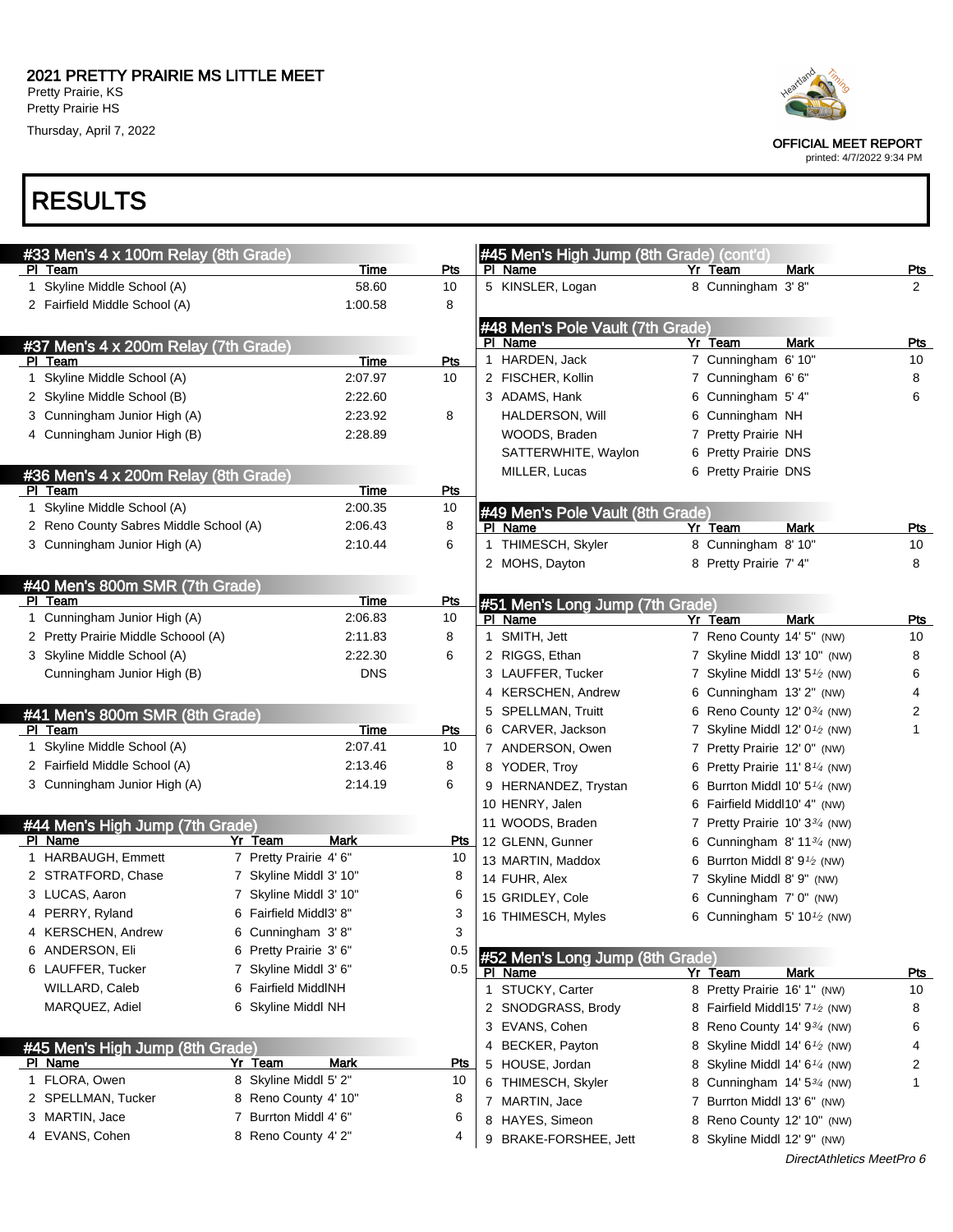Thursday, April 7, 2022

## RESULTS

| #52 Men's Long Jump (8th Grade) (cont'd) |                                                         |              | #59 Men's Shot Put (7th Grade) (cont'd)  |   |                                       |                        |
|------------------------------------------|---------------------------------------------------------|--------------|------------------------------------------|---|---------------------------------------|------------------------|
| PI Name                                  | Yr Team<br>Mark                                         |              | Pts   PI Name                            |   | Yr Team<br>Mark                       | <u>Pts</u>             |
| 10 HEMPHILL, Owen                        | 8 Skyline Middl 12' $5\frac{1}{2}$ (NW)                 |              | 14 SATTERWHITE, Waylon                   |   | 6 Pretty Prairie 18' 6 <sup>1/4</sup> |                        |
| 11 VAUGHN, Richard                       | 8 Cunningham $11'9'4$ (NW)                              |              | 15 ROBINSON, Ely                         |   | 7 Skyline Middl 17' 7"                |                        |
| 12 KINSLER, Logan                        | 8 Cunningham $11'2^{3/4}$ (NW)                          |              | 16 GRILLIOT, Wyatt                       |   | 7 Pretty Prairie 17' 3"               |                        |
| #55 Men's Triple Jump (7th Grade)        |                                                         |              | #60 Men's Shot Put (8th Grade)           |   |                                       |                        |
| PI Name                                  | Mark<br>Yr Team                                         | Pts          | PI Name                                  |   | Yr Team<br>Mark                       | <u>Pts</u>             |
| 1 KERSCHEN, Andrew                       | 6 Cunningham 29' $4\frac{1}{2}$ (NW)                    | 10           | 1 FREEMAN, Clayton                       |   | 8 Skyline Middl 36' 2 <sup>1/4</sup>  | 10                     |
| 2 SMILEY, Caiden                         | 7 Skyline Middl 29' 0" (NW)                             | 8            | 2 HALDERSON, Dylan                       |   | 8 Cunningham 34'8 <sup>1</sup> /2     | 8                      |
| 3 SMYTH, Weston                          | 7 Pretty Prairie 28' 3 <sup>1/4</sup> (NW)              | 6            | 3 DICKSON, Aiden                         |   | 8 Fairfield Middl32' 934              | 6                      |
| 4 STRATFORD, Chase                       | 7 Skyline Middl 28' $2\frac{1}{4}$ (NW)                 | 4            | 4 ATTEBERRY, Wiley                       | 8 | Skyline Middl 32' 4"                  | 4                      |
| 5 HARBAUGH, Emmett                       | 7 Pretty Prairie 26' 3" (NW)                            | 2            | 5 COMBS, Chase                           |   | 8 Fairfield Middl23' 7"               | 2                      |
| 6 SPELLMAN, Truitt                       | 6 Reno County 25' $4\frac{3}{4}$ (NW)                   | 1            | 6 WHITEMAN, Austin                       |   | 8 Reno County 17' 3"                  | 1                      |
| 7 HOUSE, Luke                            | 6 Skyline Middl 22' $5\frac{1}{4}$ (NW)                 |              |                                          |   |                                       |                        |
| 8 ROGERS, Weston                         | 6 Cunningham 21'8" (NW)                                 |              | #64 Men's Discus (7th Grade)             |   |                                       |                        |
| 9 STERNEKER, Adam                        | 6 Cunningham $21' 4^{3/4}$ (NW)                         |              | PI Name                                  |   | Yr Team<br>Mark                       | $F(PI)$ Pts            |
| 10 MARTIN, Maddox                        | 6 Burrton Middl 20' 10" (NW)                            |              | <b>KERSCHEN, Stephen</b><br>$\mathbf{1}$ |   | 7 Cunningham 96' 1"                   | 2(1)<br>10             |
| 11 HERNANDEZ, Trystan                    | 6 Burrton Middl 20' $4\frac{3}{4}$ (NW)                 |              | 2 FOSTER, Gavin                          |   | 7 Fairfield Middl79' 0"               | 2(2)<br>8              |
| 12 LOHRKE, Caleb                         | 6 Cunningham $20'2'$ (NW)                               |              | 3 SADER, Dominic                         |   | 7 Fairfield Middl68' 5"               | 6<br>1(1)              |
| 13 FUHR, Alex                            | 7 Skyline Middl 19' 11 $\frac{1}{2}$ (NW)               |              | 4 NELSON, Adler                          |   | 7 Skyline Middl 68' 1"                | 4<br>1(2)              |
| 14 MILLER, Lucas                         | 6 Pretty Prairie 18' $91$ (NW)                          |              | 5 WITT, Braden                           |   | 7 Fairfield Middl66' 1"               | $\overline{2}$<br>2(3) |
|                                          |                                                         |              | 6 LILLYHORN, Amos                        |   | 7 Reno County 61' 9"                  | $\mathbf{1}$<br>2(4)   |
| #56 Men's Triple Jump (8th Grade)        |                                                         |              | 7 ADAMS, Hank                            |   | 6 Cunningham 61'1"                    | 2(5)                   |
| PI Name                                  | Yr Team<br>Mark                                         | Pts          | 8 GRILLIOT, Wyatt                        |   | 7 Pretty Prairie 51' 9"               | 1(3)                   |
| 1 BRAKE-FORSHEE, Jett                    | 8 Skyline Middl 29' 11" (NW)                            | 10           | 9 GREEN, Layne                           |   | 7 Cunningham 51'7"                    | 2(6)                   |
| 2 ROGERS, Kendall                        | 8 Cunningham 29' 5" (NW)                                | 8            | 10 KING, Wyatt                           |   | 6 Cunningham 48' 10"                  | 1(4)                   |
| 3 MCCULLOUGH, Ty                         | 8 Pretty Prairie 29' 1" (NW)                            | 6            | 11 ROBINSON, Ely                         |   | 7 Skyline Middl 44' 2"                | 1(5)                   |
| 4 HOUSE, Isaac                           | 8 Skyline Middl 28' 5 <sup>1/4</sup> (NW)               | 4            | 12 GONSER, Raymond                       |   | 7 Skyline Middl 42' 4"                | 2(7)                   |
| 5 STEVENSON, Preston                     | 8 Skyline Middl 27' 11 <sup>1</sup> / <sub>2</sub> (NW) | 2            | 13 SCHMITT, Colt                         |   | 6 Burrton Middl 40' 6"                | 2(8)                   |
| 6 HEMPHILL, Owen                         | 8 Skyline Middl 26' 11 <sup>1/4</sup> (NW)              | 1            | 14 WHITEMAN, Nick                        |   | 7 Reno County 38' 7"                  | 1(6)                   |
| 7 HAYES, Simeon                          | 8 Reno County 25' 0 <sup>1</sup> / <sub>2</sub> (NW)    |              | 15 MORRIS, Braxton                       |   | 7 Pretty Prairie 36' 1"               | 1(7)                   |
| 8 SCHULTZ, Andrew                        | 8 Cunningham 24' 1" (NW)                                |              | 16 GEISER, Caiden                        |   | 6 Pretty Prairie 35' 10"              | 1(8)                   |
|                                          |                                                         |              | 17 JACOBS, Thatcher                      |   | 6 Skyline Middl 30' 8"                | 2(9)                   |
| #59 Men's Shot Put (7th Grade)           |                                                         |              |                                          |   |                                       |                        |
| PI Name                                  | Yr Team<br><b>Mark</b>                                  | <u>Pts</u>   | #63 Men's Discus (8th Grade)             |   |                                       |                        |
| 1 SMITH, Bo                              | 7 Reno County 36' 23/4                                  | 10           | PI Name                                  |   | Yr Team<br><b>Mark</b>                | <u>Pts</u>             |
| 2 KERSCHEN, Stephen                      | 7 Cunningham 35' 1"                                     | 8            | HALDERSON, Dylan<br>$\mathbf 1$          |   | 8 Cunningham 108' 1"                  | 10                     |
| 3 GREEN, Layne                           | 7 Cunningham 28'3"                                      | 6            | 2 FREEMAN, Clayton                       |   | 8 Skyline Middl 100' 0"               | 8                      |
| 4 FOSTER, Gavin                          | 7 Fairfield Middl27' 83/4                               | 4            | 3 DICKSON, Aiden                         |   | 8 Fairfield Middl90' 0"               | 6                      |
| 5 SADER, Dominic                         | 7 Fairfield Middl27' 6 <sup>1</sup> /2                  | 2            | 4 SPELLMAN, Tucker                       | 8 | Reno County 85' 0"                    | 4                      |
| 6 KING, Wyatt                            | 6 Cunningham 26' 4"                                     | $\mathbf{1}$ | 5 SCHULTZ, Andrew                        | 8 | Cunningham 67' 0"                     | 2                      |
| 7 WITT, Braden                           | 7 Fairfield Middl22' 91/4                               |              | 6 ATTEBERRY, Wiley                       | 8 | Skyline Middl 67' 0"                  | 1                      |
| 8 WHITEMAN, Nick                         | 7 Reno County 22' $2^{1/2}$                             |              | SNELL, Jonathan<br>7                     | 8 | Reno County 64' 5"                    |                        |
| 9 HOUSE, Luke                            | 6 Skyline Middl $21' 8^{3/4}$                           |              | COMBS, Chase<br>8                        |   | 8 Fairfield Middl57' 9"               |                        |
| 10 NELSON, Adler                         | 7 Skyline Middl 20' 9"                                  |              | 9 WHITEMAN, Austin                       |   | 8 Reno County 49' 1"                  |                        |
| 11 SCHMITT, Colt                         | Burrton Middl 19' 7 <sup>1/4</sup>                      |              |                                          |   |                                       |                        |
| 12 ROMINE, Sevi                          | 6<br>Cunningham $19'2^{3/4}$                            |              |                                          |   |                                       |                        |
|                                          | 6                                                       |              |                                          |   |                                       |                        |
| 13 GONSER, Raymond                       | 7 Skyline Middl 18' $9\frac{1}{2}$                      |              |                                          |   |                                       |                        |

OFFICIAL MEET REPORT

printed: 4/7/2022 9:34 PM